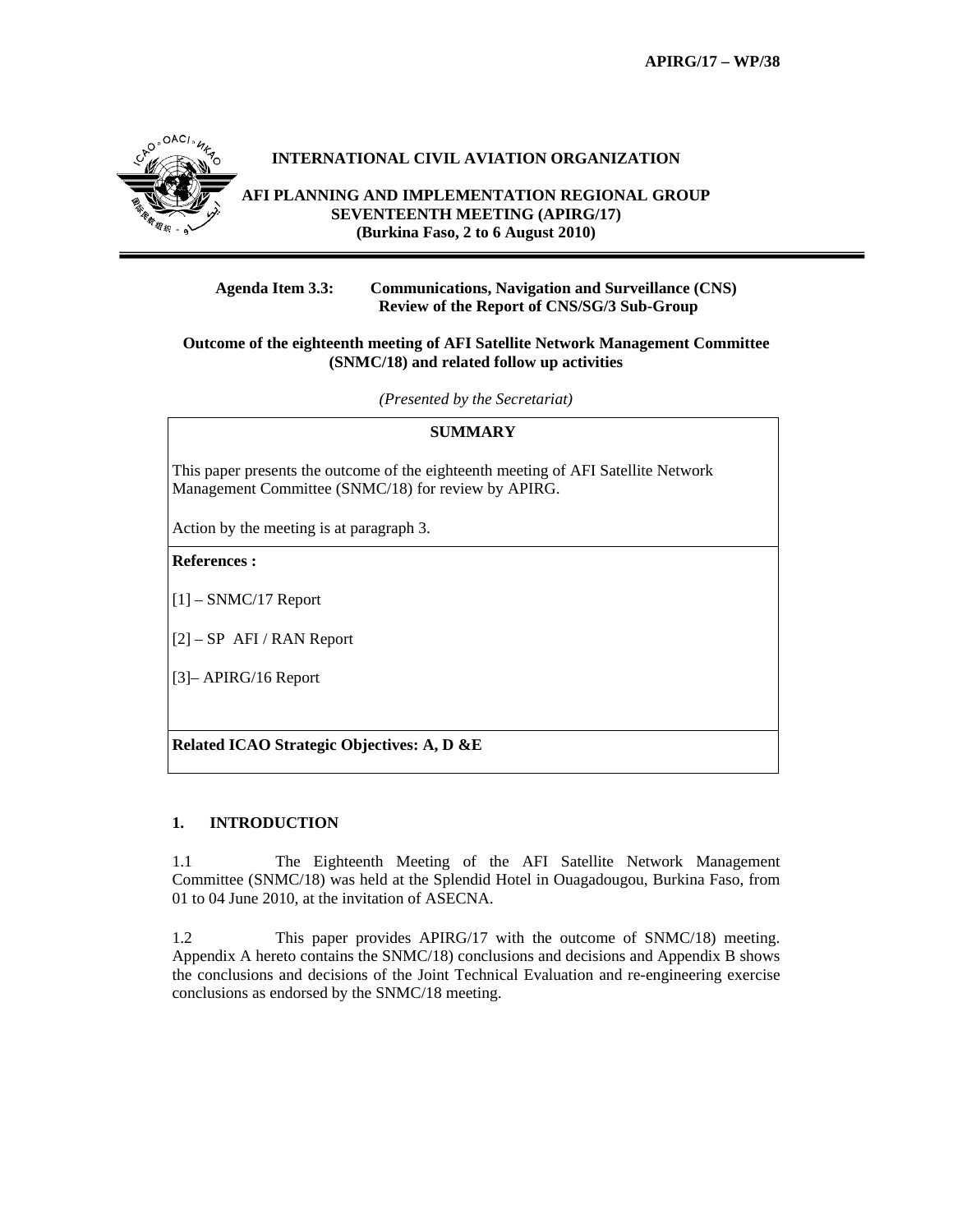#### **2. DISCUSSIONS**

#### **2.1 Follow up on SNMC/17 Conclusions**

2.1.1 The meeting reviewed the status of implementation of the twelve (12) SNMC /17 Conclusions. It was noted that some conclusions have been partially implemented while others need to be implemented. The status of implementation of SNMC/17 conclusions is presented in Appendix B to SNMC/18 report and the meeting therefore made conclusion 18/01 in Appendix A to this Working Paper.

2.1.2 The meeting also discussed the issue of maintenance and operational Personnel exchange and training. It was noted that although some efforts have been made by stakeholders, namely: Ghana, Roberts and ASECNA, the rate of Personnel exchange and training remains low compared to the technical challenge experienced by such Personnel. The meeting found that it should be of benefit that member States build a common training programme based on the common components of AFISNET Stations.

2.1.3 The meeting also recognized that between two SNMC meetings the follow up of the status of implementation of the current conclusions is not formally planned. It was proposed that the current coordinating State/Organization be nominated for such task in accordance with the updated SNMC Terms of Reference.

#### **2.2. Review of operational statistics of availability for AFISNET-supported links**

2.2.1. Under this agenda item the meeting examined the statistics of availability of the links supported by AFISNET presented by the secretariat. When reviewing the performance of the AFTN circuits supported by the main AFI centers, the meeting noted important improvement around some main centers as Dakar and Niamey while others as Brazzaville are experiencing a low availability rate, less than the recommended target value of 97%.

2.2.2 It was also noted and concluded that the availability of new flight plan format, the requirements of RVSM space management, the automation of flight data processing (including flight plans) and the automation of AIS (including NOTAM messages), need to be enhanced and urged the States/Organizations to continue in their efforts to increase AFS AFTN performance in particular for those current failing to meet circuits performance.

#### **3. Review of AFISNET earth stations performance**

3.1 SNMC meeting agreed that many factors have to be taken into consideration for the assessment of Mean Time Between Failures (MTBF). It was also noted the lack of a common form with a consolidated list of components to be evaluated. The meeting discussed at length the parameters to be considered, and concluded that it was necessary to develop an assessment form to be circulated among member states and adopted. ASECNA and Ghana Civil Aviation Authority (GCAA) were tasked to provide SNMC members with a draft form.

#### **4. Review/Updating of AFISNET nodes**

4.1 The meeting discussed the updating of AFS nodes in terms of location, geographical coordinates, and frequency plan. It was stated that these data have been collected in the past and the meeting encouraged the stakeholders to update the data including those related to the new VSAT stations.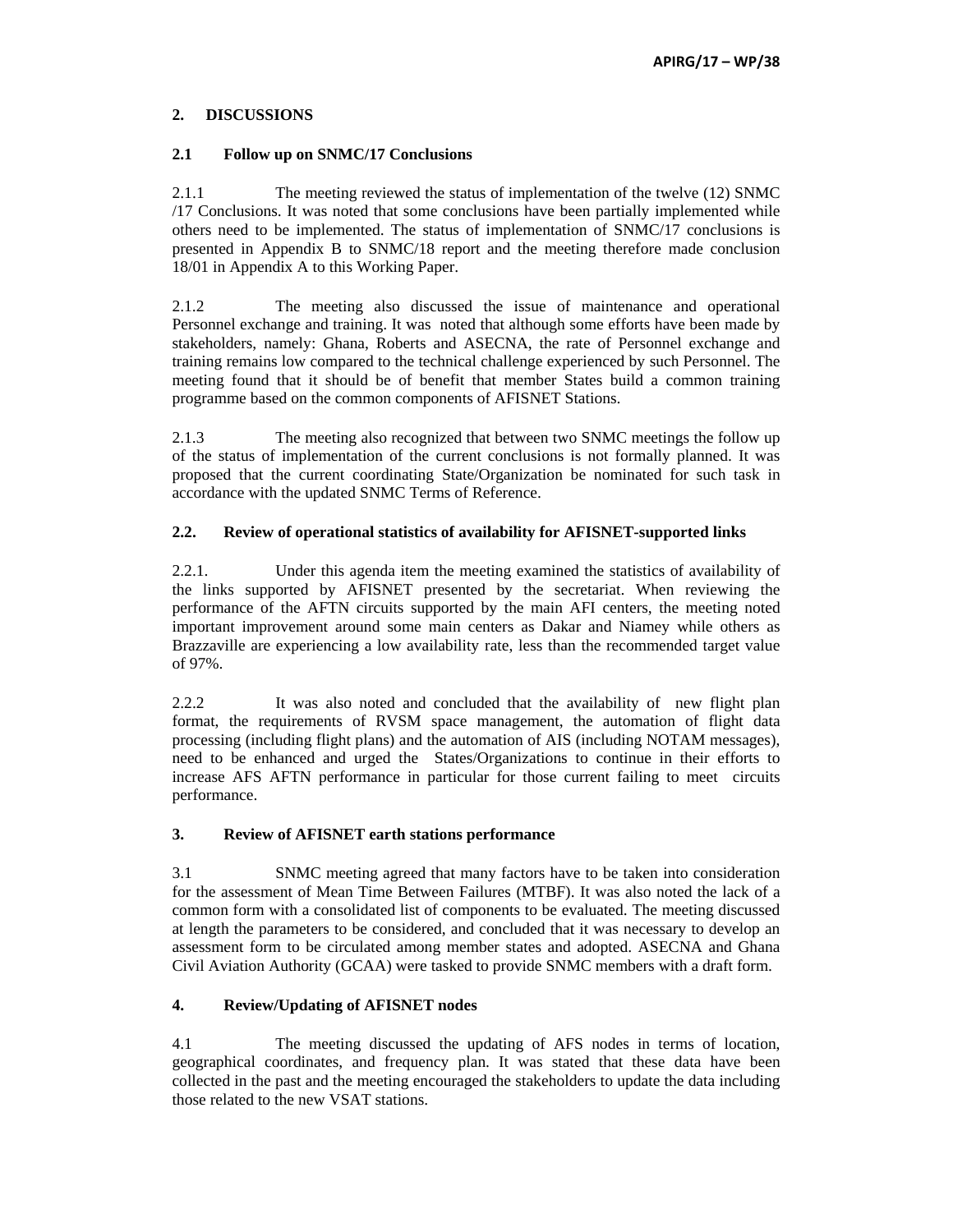4.2 The meeting also agreed that all these data are available and could be sent quickly to the secretariat for compilation.

#### **5. Implementation of Special AFI/RAN meeting (SP AFI RAN 2008) recommendations 6/19**

5.1 The meeting examined the status of implementation of AFI/RAN Conclusion 6/19: Planning, implementation and operation of very small aperture terminal (VSAT) networks in the AFI Region that calls for regular meetings of all AFI network managers.

5.2 The meeting was provided with the ongoing information pertaining to the neighboring Networks that may be involved in such regular meetings (CAFSAT, NAFISAT, SADC/2…) called for by SP AFI RAN 08.

5.3 In particular, the meeting took into consideration the fact that the SAT/15 meeting (Lisbon, Portugal, 19-21 May 2010) has set up the CAFSAT Network Management Committee (CNMC) based on the SNMC model so that the similar management exercise of the two networks will be a step towards achieving the regular regional meetings called for by SP AFI RAN.

#### **6. Ways of achieving fruitful participation at SNMC meetings.**

6.1 It was agreed that in order to ensure good participation, consolidated Terms of Reference should be developed for the management of the meetings of each AFI local Sub-Network. The outcome of these meetings, which can be of common interest to all stakeholders, should serve as inputs for the regular AFI regional meetings.

#### **7. The appropriate body for reporting results of Regional meetings.**

#### **Review of the report of the Joint Technical Evaluation Team**

7.1 SNMC/18 examined the status of implementation of Conclusion 17/02 of SNMC/17: AFISNET Network Joint Technical Evaluation and Re-engineering that set up a Joint Technical Team for the Evaluation and the Re-engineering of AFISNET.

7.2 It was noted that the joint technical Team held its first coordinating meeting in Dakar from 13 to 14 April 2010. This meeting developed appropriate framework to conduct the evaluation of the system/strategy (Templates, Report frame, List of earth station components to be evaluated, etc.). The meeting approved the conclusions of the joint Technical meeting presented in Appendix C to its report.

#### *Implementation of Special AFIRAN meeting recommendations 6/18 : AFISNET modernization and re-engineering*

7.3 The meeting discussed the implementation of SP AFI/RAN Conclusion 6/18: AFISNET Technical Evaluation and re-engineering, that calls for AFISNET Evaluation and re-engineering through the actions undertaken on the subject since SNMC/17.7.1.4 The group noted that the joint technical evaluation and re-engineering exercise was successfully conducted from 01 to 30 June 2010, as stated in the relevant report presented in Appendix D to SNMC/ 18 reports.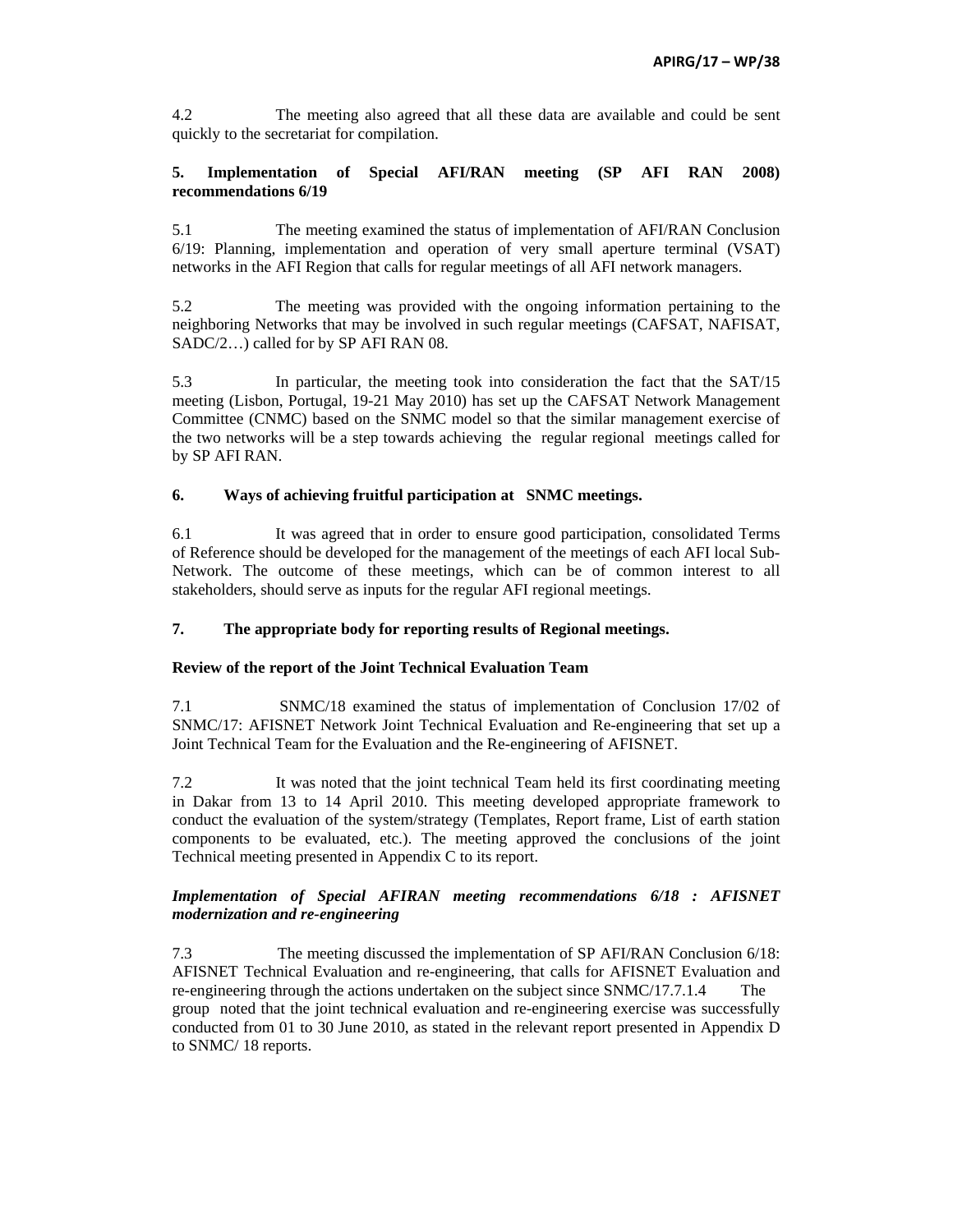7.5 The meeting examined the final Report of the Joint Technical Evaluation and re-engineering exercise. The main recommendations of the report stated that AFISNET challenges are mainly caused by:

- Failure of Automatic Messages Switch Systems;
- Failure or incompatibility between VCSS,;
- Lack of calibration of test equipments and;
- Lack of redundancy of modems.

#### **The meeting agreed that SNMC members should remedy the above deficiencies**

7.6 The secretariat informed the meeting that some SNMC neighboring centers, namely SAT states are modernizing their end users interface facilities and that exercise required regional coordination for end to end compatibility and interoperability. It was noted that for the current and forthcoming Messages or Voice Switching systems coordination should be undertaken to ensure their compatibility and interoperability. The meeting therefore raised the necessity to collect, compile and circulate the technical data to facilitate the interoperability of the systems.

7.7 The secretariat provided the meeting with the status of implementation of new messages switches in WACAF and its neighboring centers and informed the meeting that CNS/SG/3 made a draft conclusion asking APIRG/17 to create an AFI AMHS implementation Task Force (see WP/ 6 ). The meeting examined the status of implementation of the upgrade/replacement of AFTN messages Switches in SNMC centers and recognized that some progress is ongoing in the view of the implementation of AMHS as part of ATN.

7.8 Moreover, the meeting discussed the transition plan (from AFTN to AMHS) exercise and stated on the necessity to ensure AFS/AFTN continuity of service during this transition period.

7.9 The meeting examined the conclusion of SAT/15 meeting which deals with the issue of ATS-Voice numbering Plan in accordance with the ICAO Manual on ATS Ground-Ground Voice Switching and Signaling (Doc 9804, Chapter 2 Section 2.3). It was noted that some SAT States have been conducting trials on ATS-Voice switching which needs ATS-Voice numbering Plan.

7.10 It was recognized that the implementation of the Voice Switching in SNMC centers requires a close coordination between ANSPs.

7.11 The meeting supported the SAT/15 meeting conclusion that calls APIRG to create an AFI Working Group to conduct the technical study for the development of a global ATS voice numbering plan for AFI Region and harmonize its implementation frame.

7.12 The meeting agreed on the need to calibrate the AFISNET Test Equipments in order to ensure the reliability of the parameters measured during maintenance operations. The meeting also noted that in a RVSM managed space context there was need to comply with SMS requirements and the maintenance operations that meet required standards

7.13. However the investment for the realization of a Test Equipments Calibration Center is costly for individual ANSP in regard with the number of Test Equipments to be calibrated. The meeting decided that SNMC members' effort on cooperative arrangement are the best for a common regional calibration center for Test Equipments.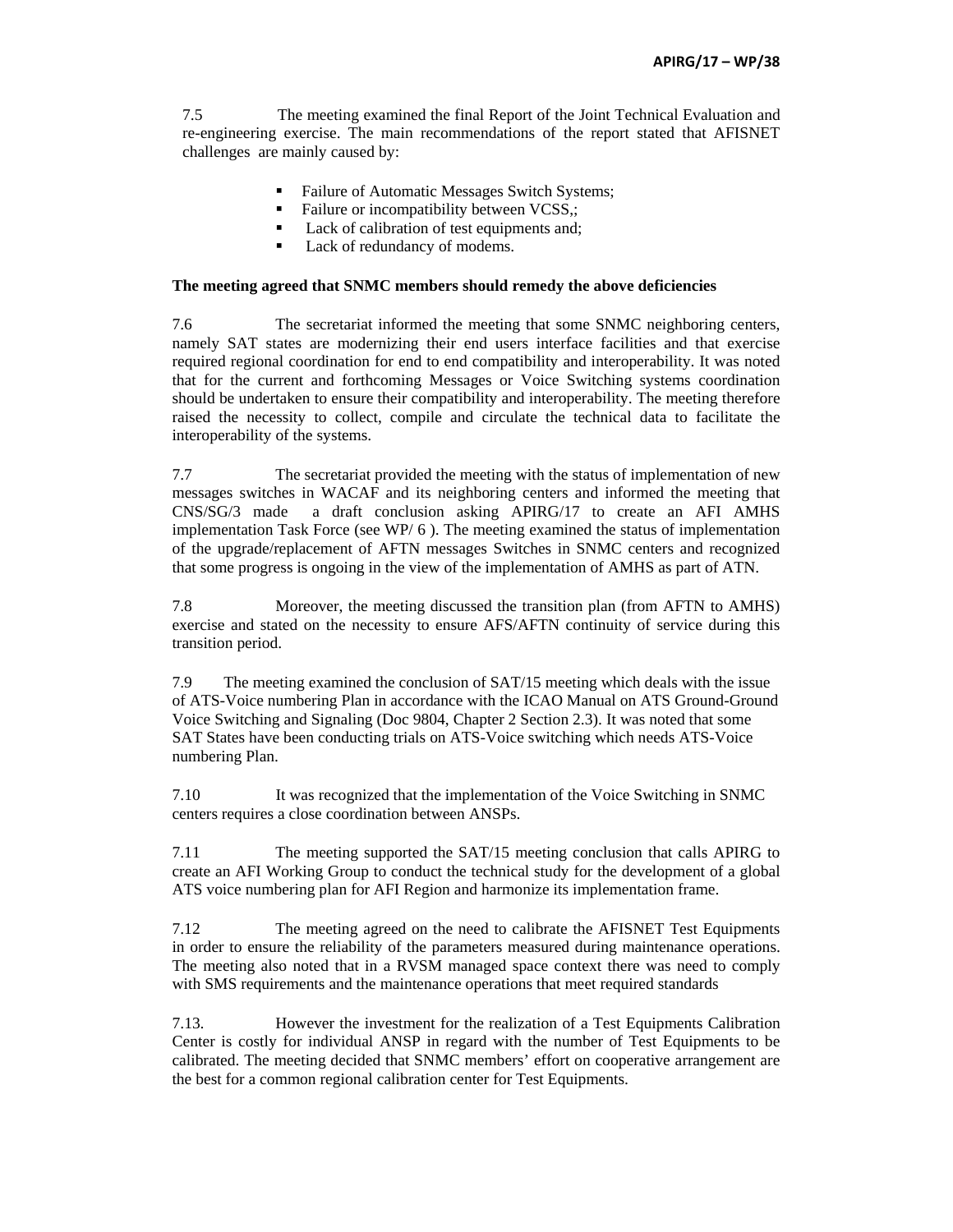7.14 AFISNET Maintenance Personnel management was deeply discussed by the meeting. It was stated that all the SNMC Maintenance structures are facing lack of either adequate teams or suitable training courses for the maintenance Personnel.

7.15 It was also noted that real opportunities could be taken through partnership with satellite Providers and facilities Vendors for the provision of updated courses.

7.16 The meeting also recommended that the training mechanism be built in line with ICAO ATSEPs recommended programme followed by licensing of qualified Personnel.

7.1.17 The meeting discussed at length to find the best way to realize the reengineering of the network based on the joint technical evaluation. It was agreed to update the mandate of the Joint Technical Team tasked to pursue the technical study for the reengineering. The study should focus on AFISNET topology, components, base-band and satellite access, and bandwidth optimization.

7.1.18 Meanwhile, the meeting agreed that States/Organizations take the urgent appropriate actions to clear the pending current deficiencies before the end of year 2010.

#### **8 AFISNET band width re-engineering;**

8.1 The meeting recognized that the obsolete base-band components of AFISNET have been gradually replaced by other modems in the framework of coordinated arrangements between ASECNA, NAMA and Ghana. Thus, the major part of the spectrum allocated to the IBS system is currently unused, while States/Organizations continue to be charged for unused IBS bandwidth.

8.2 The meeting examined the status of implementation of Conclusion 17/10 of SNMC/17 calling for IBS band conversion and noted that it has not been implemented. The meeting agreed that each State/Organization should update the current status of usage of IBS frequencies for a technical/financial meeting with INTELSAT.

#### **9. Review of CNS/SG/3 conclusions related to AFISNET**

9.1 The meeting provided an opportunity to address the participants on the AFISNET related conclusions of the CNS/SG/3 meeting (Nairobi, Kenya, 26-30 April 2010). It was noted that the CNS/SG/3 meeting developed three draft conclusions dealing with the provision of Aeronautical Fixed Service (ATS/DS & AFTN) through AFISNET and one draft conclusion related to AFISNET Evaluation and re-engineering as follows:

- Conclusion 03/2 for AFTN links
- Conclusion 03/7& 03/9 for ATS/DS links
- Conclusion 03/11 for AFISNET Network evaluation and re-engineering

9.2 For the improvement of Aeronautical Mobile Service (AMS) in the AFI Region the meeting noted that CNS/SG/3 developed the following two draft conclusions that address VHF coverage in airspace of SNMC member States/Organizations and encourage AFI States to cooperate with IATA during the AMS (VHF/HF) Coverage surveys:

> • Conclusion 03/14 calling for the completion and the improvement of VHF coverage; ASECNA and NAMA are concerned.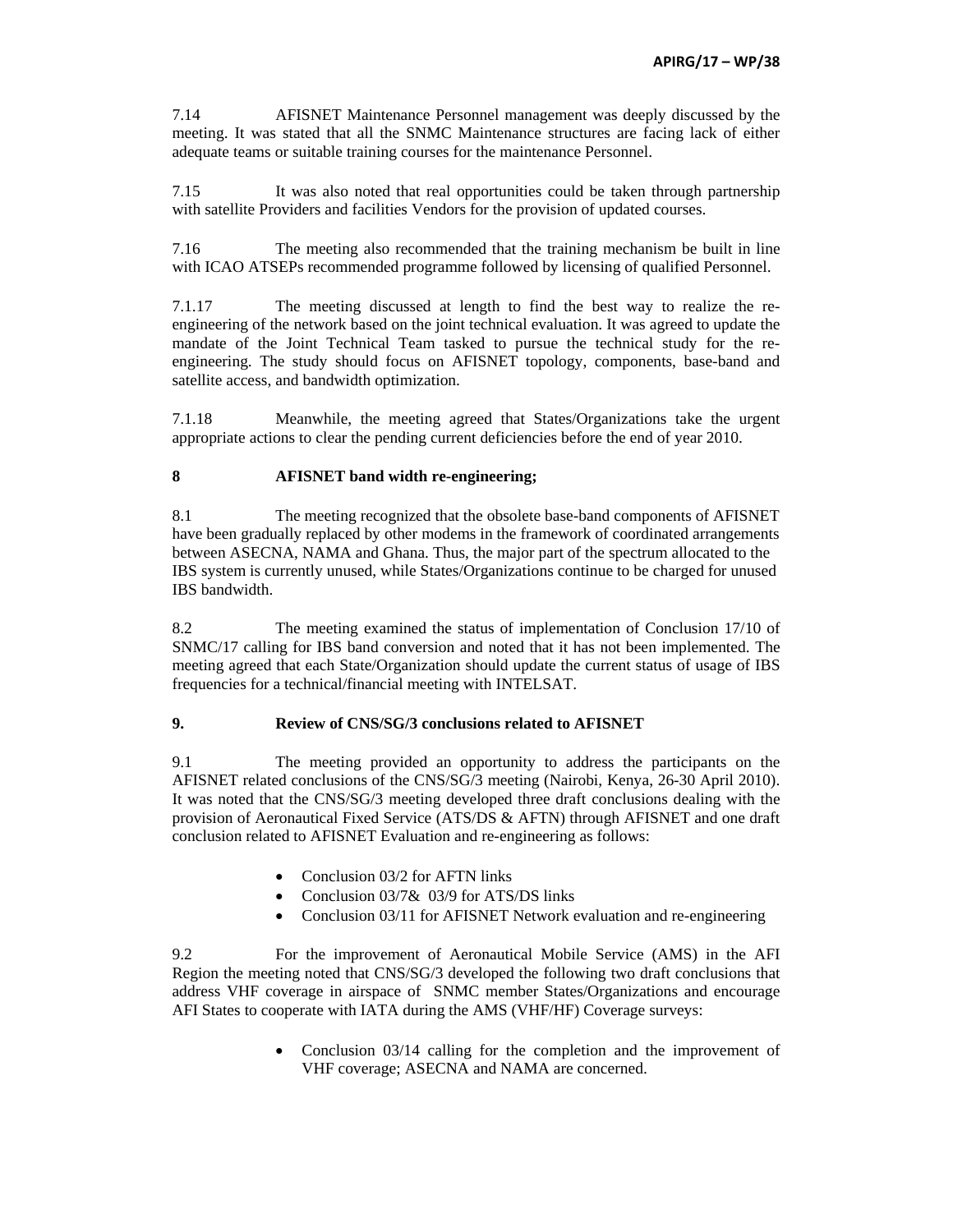• Conclusion 03/15 urging AFI States to cooperate with IATA during the AMS (VHF/HF) coverage surveys; the forthcoming survey is planned from 7 to 25 June 2010.

9.3 The meeting noted that these CNS/SG/3 meeting conclusions are to be taken into account by SNMC members in order to clear the current deficiencies.

#### **10. AFISNET integration with other AFI regional networks (CAFSAT, NAFISAT, SADC/2)**

10.1 The meeting analyzed the status of interconnection between AFISNET and its neighboring Networks (CAFSAT, NAFISAT, and SADC/2) and noted that the interconnection was completed as planned. AFISNET is now linked to CAFSAT, NAFISAT and SADC/2 through a balanced interconnection procedure.

10.2 However, in order to clear some remaining unimplemented circuits the interconnection of AFISNET (Brazzaville & Bangui) with stations located in DRC (Kinshasa & G'badolite) should be undertaken.

#### **11. Required Communication Performance for AFISNET**

11.1 The meeting was introduced with the concept of Required Communication Performance (RCP) to support Aeronautical Mobile Service provision through satellite based remote VHF stations.

11.2 The meeting took note of this information and concluded that this concept is a helpful tool for the provision of AMS in the framework of RVSM and SMS requirements.

#### **12. Updating SNMC Form of Agreement.**

12.1 The meeting discussed a draft Form of Agreement and Terms of Reference for AFISNET presented in Appendix F to SNMC/18 report and decided that this proposal should be circulated for input before its final approval by the end of December 2010.

#### **13. Any other business: Technical Audit of AFISNET**

13.1.1 The meeting was informed by ASECNA that the Agency plans to conduct an external technical audit of AFISNET nodes located in its centers. The meeting applauded this exercise and noted that in order to reach successful results such audit should be global and should involve the whole AFISNET nodes.

13.1.2 ASECNA was invited to circulate the draft Terms of Reference of the audit for inputs and compilation by the secretariat.

#### **14. SNMC Next Meeting**

14.1 Since its inception, SNMC meetings are hosted by States/Organizations successively with no formal schedule. In view of the expected future Terms of Reference the meeting tasked the secretariat to develop a draft schedule of future meetings over the next 5 years. This template is presented in Appendix G to the report.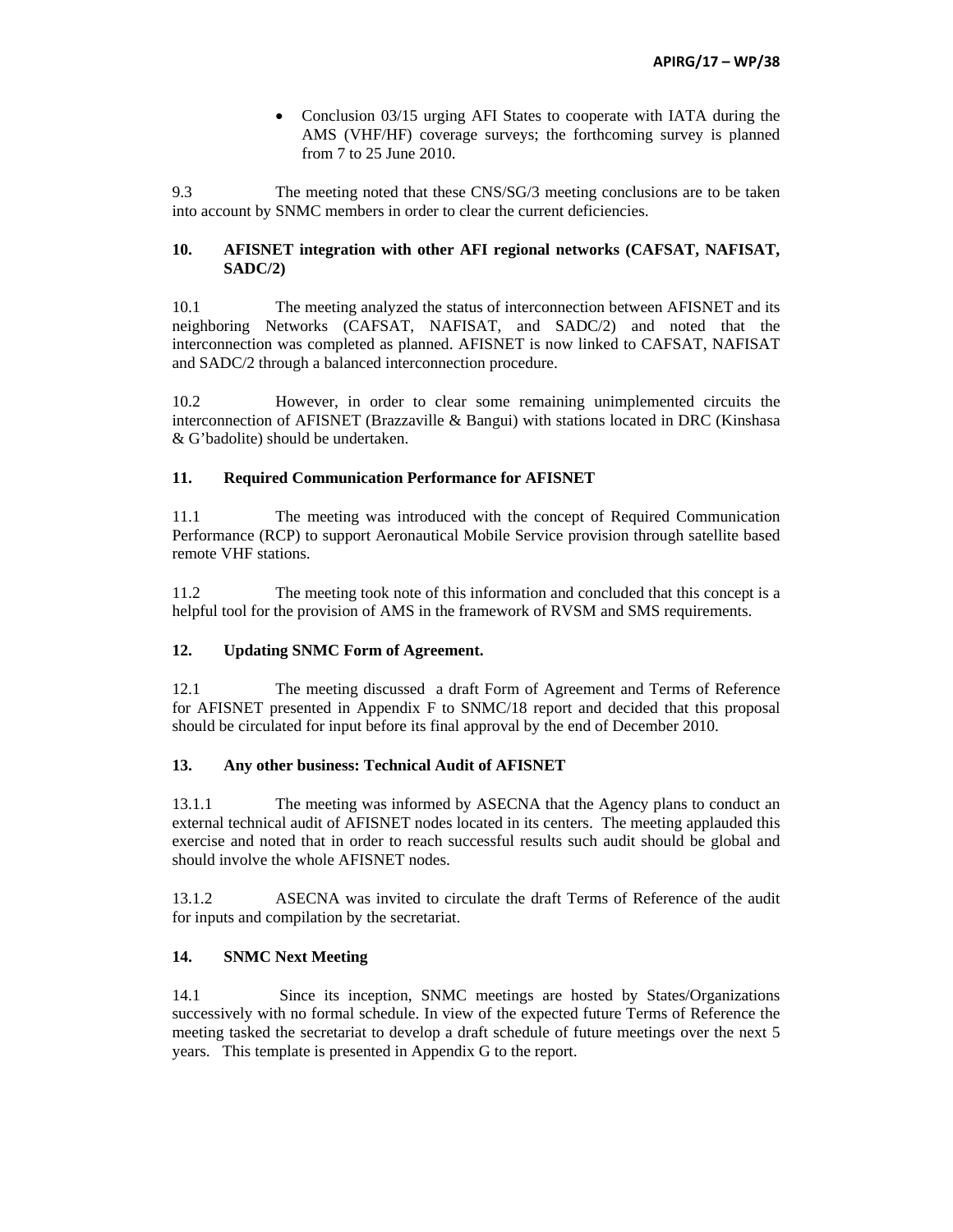14.2 The meeting welcomed the offer of Ghana to host the next SNMC/19 meeting. ICAO will coordinate with Ghana on the precise venue and dates, and SNMC members notified in due course.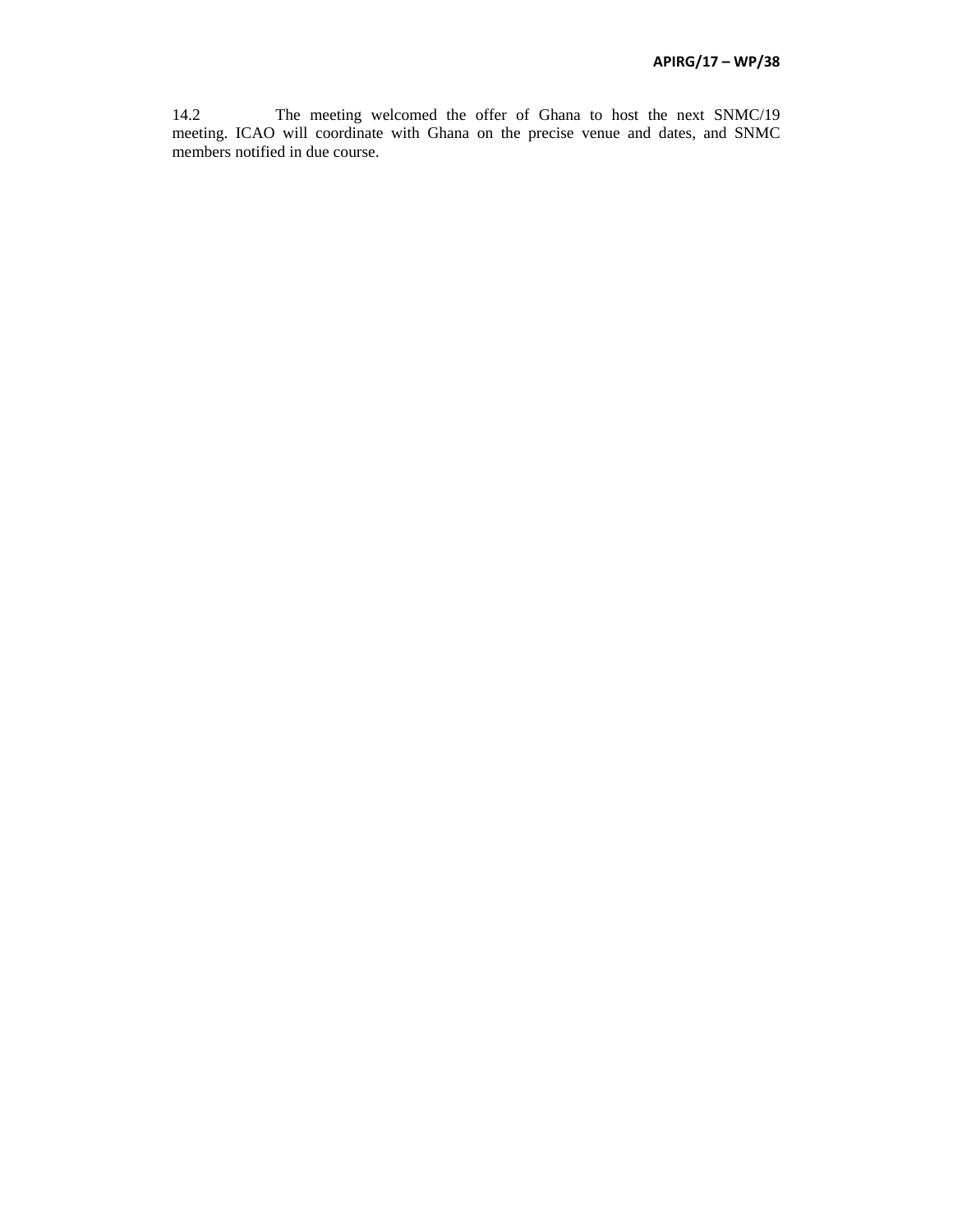#### **15. Action by APIRG**

#### **15.1 The meeting is invited to:**

- a) Note the information contained in this paper;
- b) Note the work carried out by SNMC member States as a key sub-regional mechanism between AFI ANSPs in AFS and AMS provision;
- c) Encourage States and Organizations concerned to implement SNMC/18 conclusion and SNMC outstanding conclusions in particular to complete the AFISNET joint technical evaluation and re-engineering exercise as recommended by conclusion 6/18 of AFI/RAN meeting;
- d) Approve the SNMC/18 conclusions pertaining to actions to be taken in a regional level (ATS-Voice numbering plan, implementation of AMHS…);
- e) Provide the SNMC members States with any appropriate guidance and support for the implementation of ICAO provisions.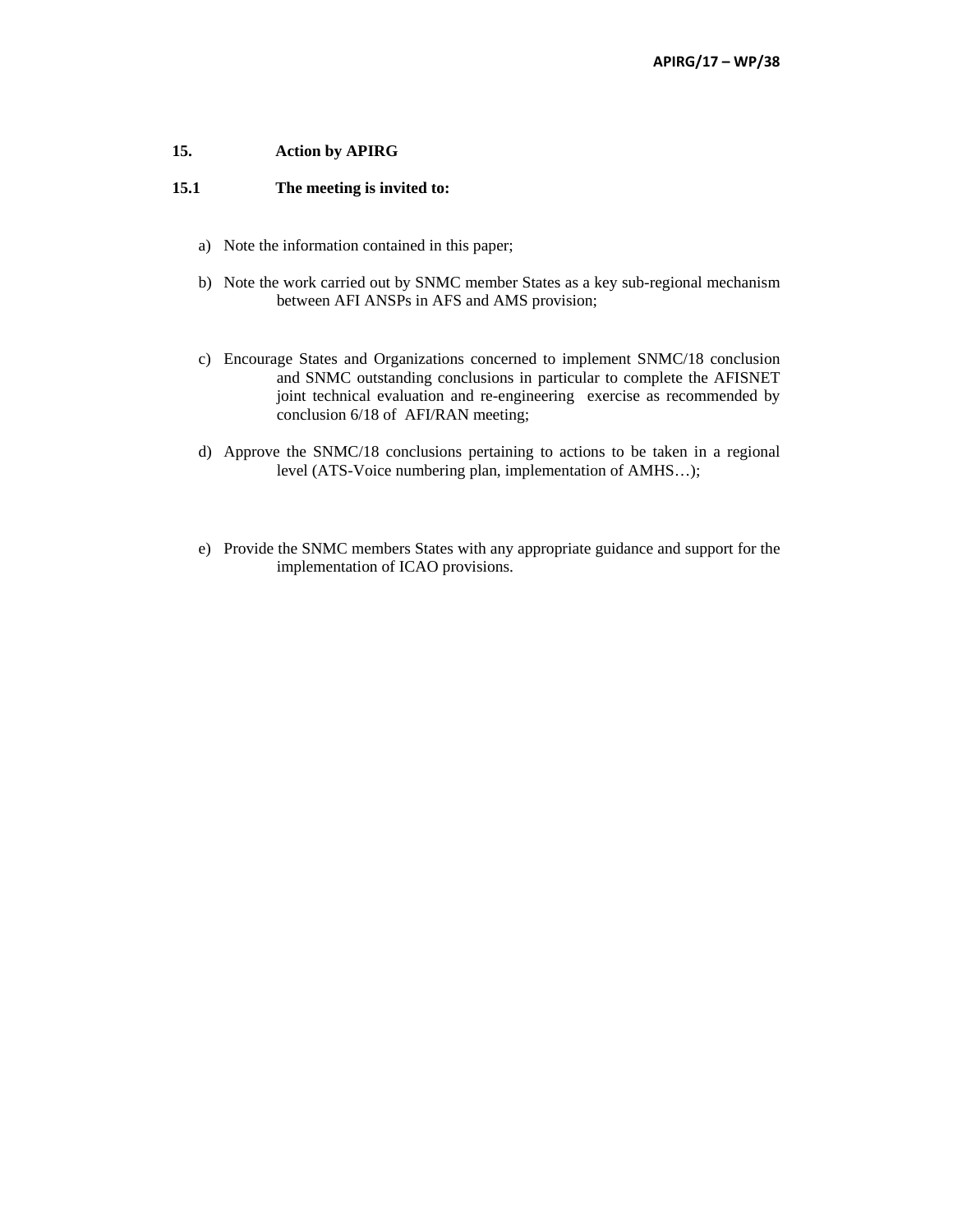## **APIRG/17 – WP/38**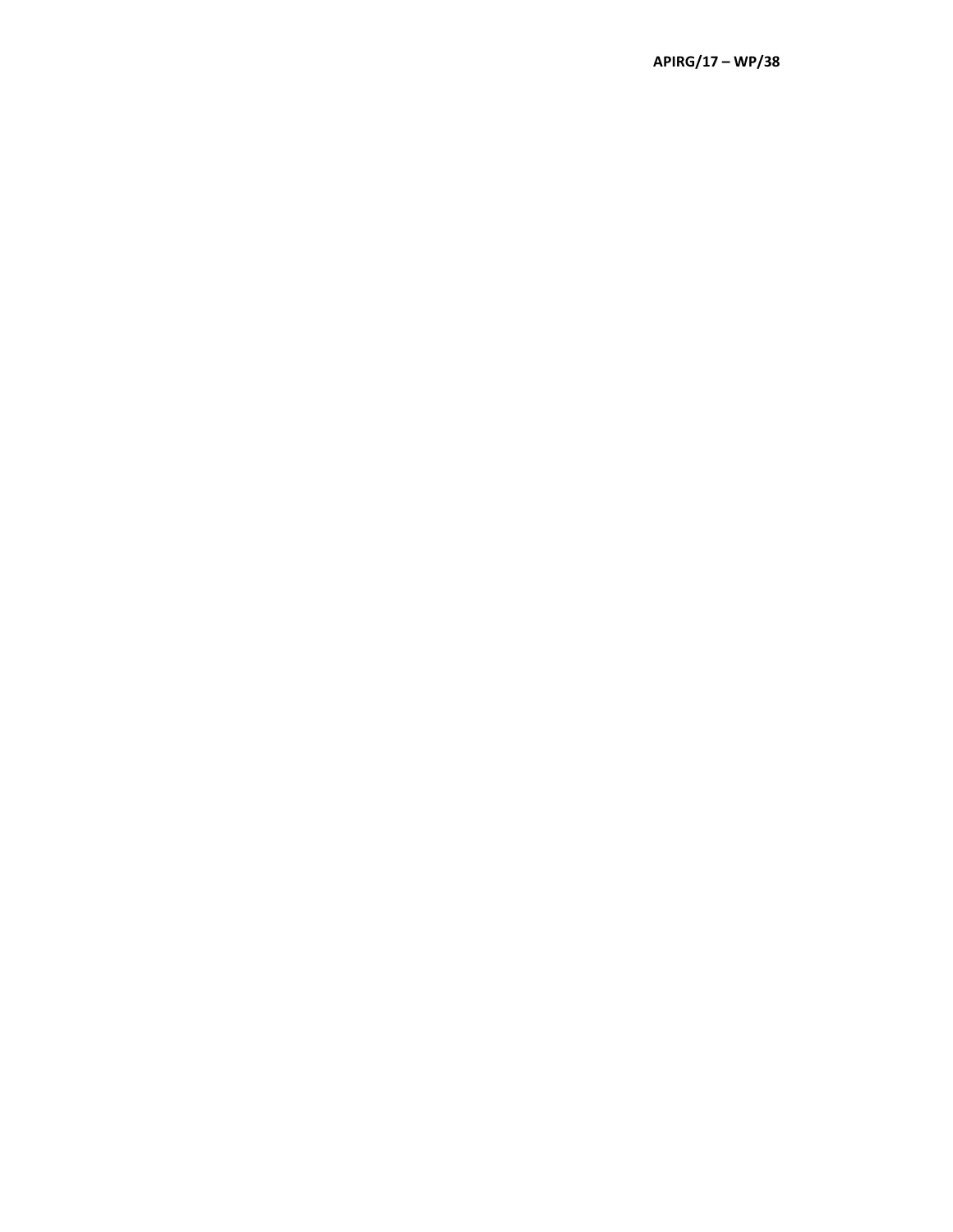#### **APPENDIX A**

#### **LIST OF CONCLUSIONS AND DECISIONS OF THE SNMC/18 MEETING**

#### **Agenda Item 1**: Follow up of SNMC/17 Conclusions

#### **Conclusion 18/01: Implementation of SNMC/17 outstanding conclusions**

#### **That:**

SNMC member States/Organizations are urged to implement SNMC/17 outstanding conclusions presented in Appendix B and pertaining to corrective actions to be undertaken in order to:

- a) Restore and stabilize AFISNET reliability and availability as required;
- b) Improve maintenance coordination and monitoring procedures.

#### **Conclusion 18/02: Maintenance Personnel exchange and Training**

#### **That**:

SNMC States/Organizations reinforce maintenance personnel exchange and training including language proficiency and develop a maintenance personnel training programme based on the common facilities by the end of December 2010 and ICAO coordinates the finalization of this programme.

#### **Conclusion 18/03: Follow up on the status of implementation of SNMC conclusions**

#### **That:**

- 1. SNMC member States forward, quarterly, to the current coordinating State/Organization the status of implementation of SNMC meeting conclusions for compilation and reporting to all stakeholders; and
- 2. ICAO continues to support States/organizations bilateral arrangements for their implementation.

**Agenda Item 2:** Review of operational statistics of availability for AFISNET-supported links

**Conclusion 18/04:** Improvement of Operational availability of AFISNET

#### **That:**

SNMC member States/organizations endeavor to clear out all the pending identified AFS deficiencies by the end of year 2010.

#### **Agenda Item 3: Review of AFISNET earth stations performance**

#### **Conclusion 18/05: AFISNET earth station Performance Data Collection Form**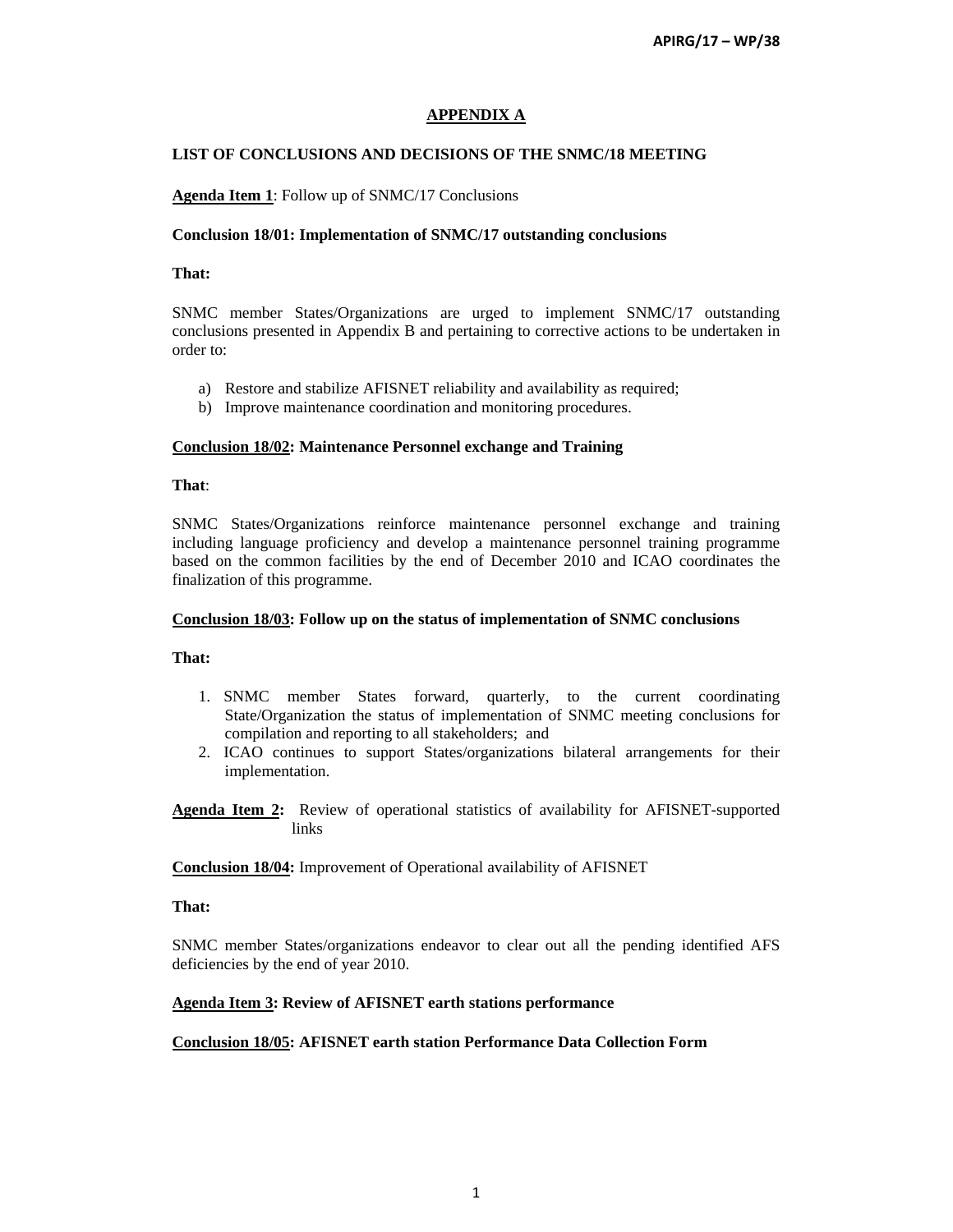#### **That**:

ASECNA and Ghana CAA develop and submit an Earth Stations Performance Data Collection Form (PDCF) to facilitate collection of stations availability data, taking into consideration the most sensitive components of the network.

#### **Agenda Item 4: Review/Updating of AFISNET nodes**

#### **Conclusion 18/06: Updating AFISNET nodes**

#### **That**:

States/Organizations update their nodes list with their coordinates, the frequency plan and report to ICAO not later than 15 July 2010 and for ICAO to circulate a consolidated file to the stakeholders.

#### **Agenda Item 5**: **Implementation of Special AFIRAN meeting recommendations 6/18 and 6/19**

#### **Conclusion 18/07: Implementation of Conclusion 6/19 of SP AFI RAN**

#### **That**:

- a) SNMC members States/Organization participate in the AFI VSAT managers meeting called for by Conclusion 6/19 of the SP AFI RAN meeting on the basis of representative (s) from each SNMC members Sate/Organization (ie: NAMA, GCAA, Roberts FIR, ASECNA);
- b) ICAO regional Offices (WACAF and ESAF) initiate suitable arrangements for the venue of the first meeting during which the Terms of Reference and frequency of meetings will be defined;
- c) APIRG indicates the body to which reports of these global meetings will be addressed.

#### **Agenda Item 6: Review of the report of the Joint Technical Team**

**Decision 18/01**: Adoption of the Report of the first meeting of the Joint Technical Evaluation and Re-engineering Team

#### **That;**

The Conclusions of the first meeting of the Joint Technical Evaluation and Re-engineering Team be adopted as presented in Appendix C.

#### **Agenda Item 7: AFISNET Modernization and Re-engineering**

#### **Conclusion 18/08: Implementation of the recommendations of the Joint Technical Team for AFISNET Evaluation and Re-engineering**

#### **That:**

States/Organizations have urged to implement the recommendations of the report of the AFISNET Joint Technical Evaluation and Re-engineering Team as presented in Appendix D by focusing their efforts on the following items: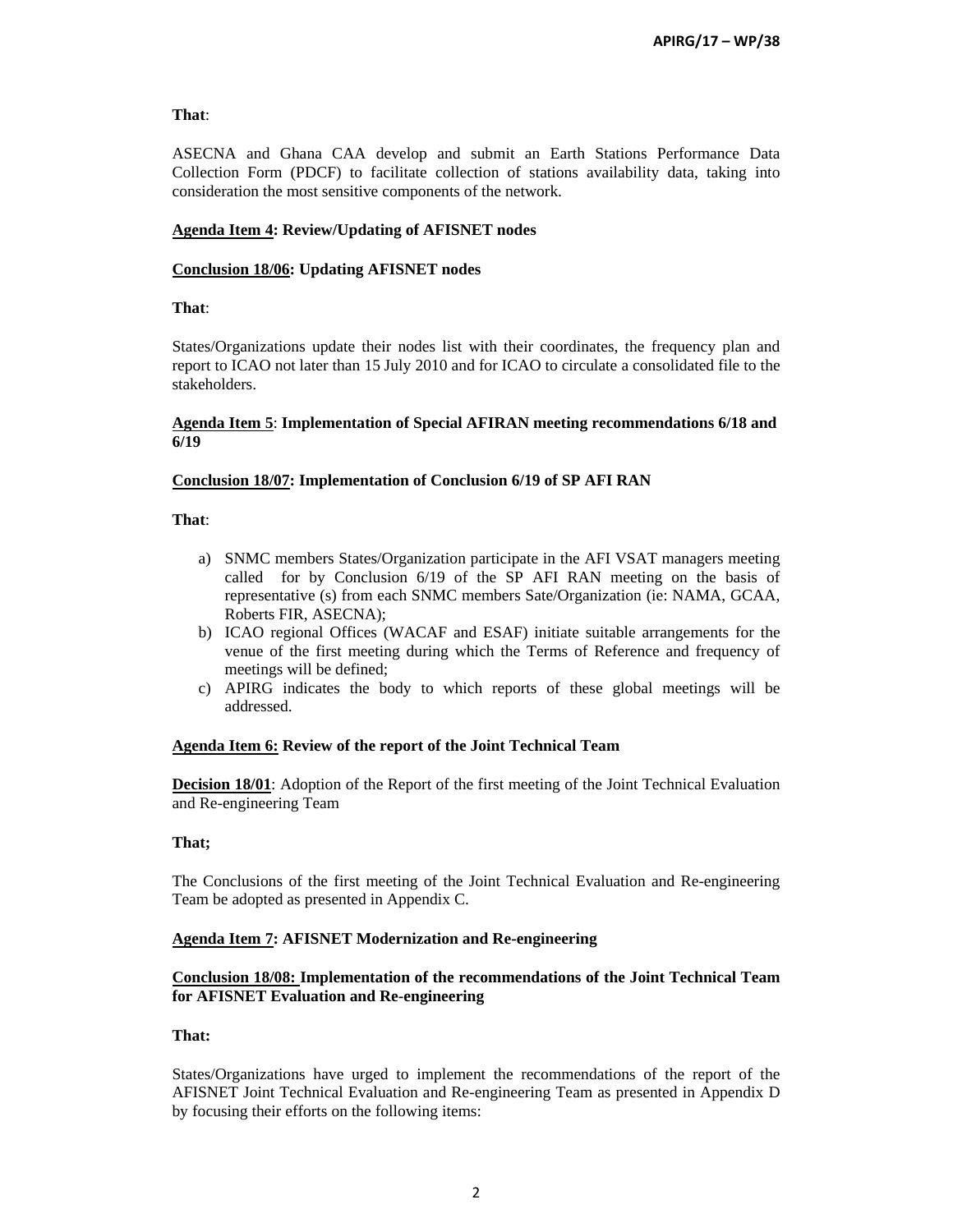- a) Clearing current malfunctions;
- b) Upgrade of Multiplexers;
- c) Upgrade of Automatic Messages Switching Systems
- d) Upgrade of VCSS
- e) Redundancy of modems and multiplexers
- f) Calibration of test equipments

#### **Conclusion 18/09: Sharing of technical data**

#### **That:**

All Administrations/Organizations send relevant technical data on current and intended Automatic Messages Switching and Voice Communication Switching Systems upgrades to ICAO WACAF Office for tabulation and further remittance to administration for their study.

#### **Conclusion 18/10: Continuity of AFTN Service**

#### **That:**

When upgrading/replacing Automatic Messages Switching Systems, Administrations/Organizations should consider backward integration with existing messages switches with the emerging technology (AMHS) in order to ensure the continuity of AFTN service within the transition (AFTN/AMHS) time.

#### **Conclusion 18/11: ATS-Voice Numbering Plan**

#### **That:**

When upgrading/replacing Voice Communication Switching Systems Administrations/Organizations should take into consideration the need of an ATS-Voice numbering plan for AFI.

#### **Decision 18/02: Need of a calibration center for AFISNET Test Equipments**

#### **That:**

A common calibration center for test equipments be established in the WACAF region for the benefit of members States/Organizations as well as external client.

#### **Conclusion 18/12: AFISNET Maintenance Human Factors**

#### **That:**

AFISNET Administrations /Organizations provide AFISNET maintenance structures with adequate personnel with appropriate training:

- a) Training workshops should be performed in partnership with industry (Satellite Service Providers, facilities vendors….) in order to take benefit from their expertise in the current and emerging technologies;
- b) Training should be in line with ICAO ATSEPS recommended programme followed by licensing of qualified personnel.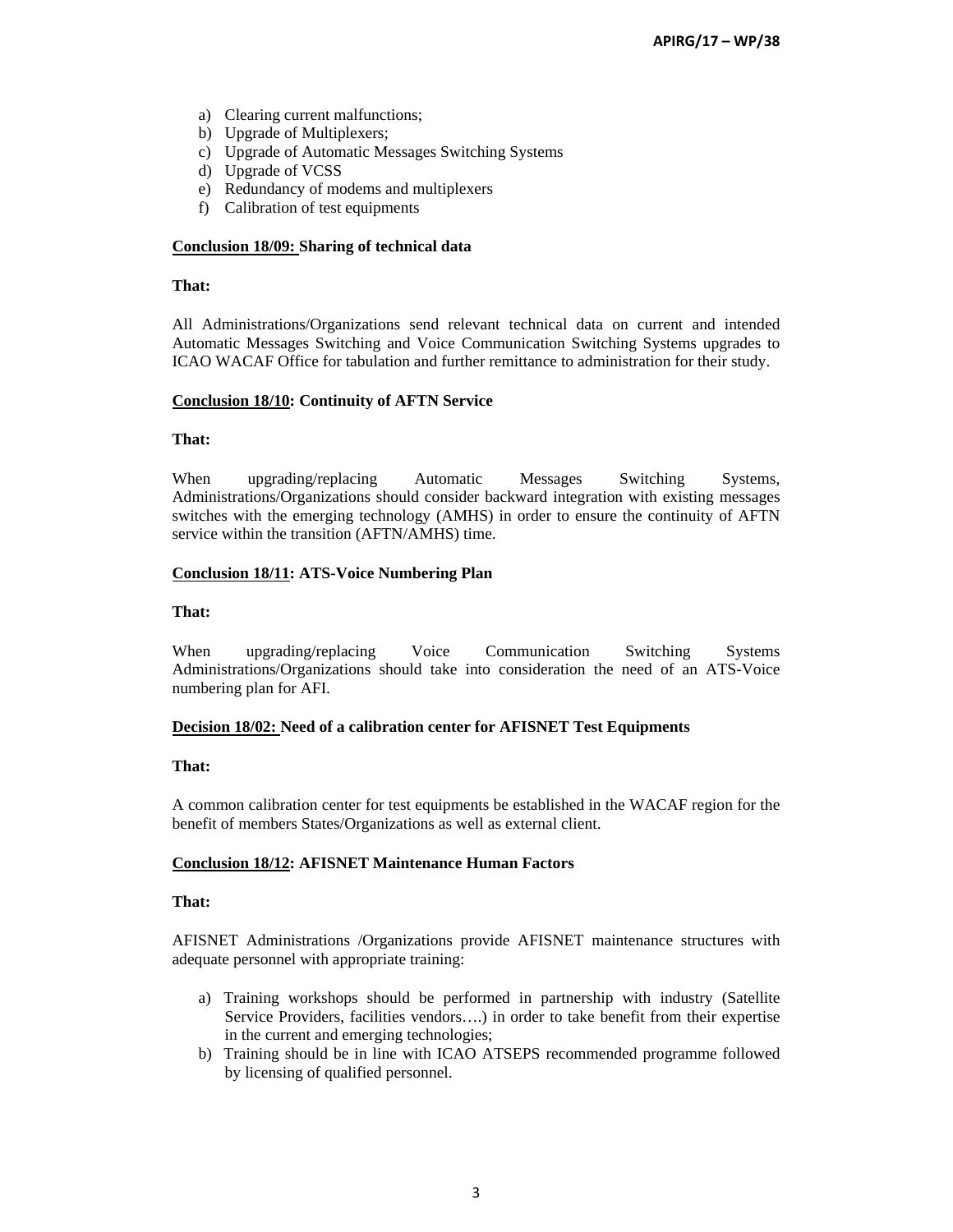#### **Decision 18/03: Updating the mandate of the Joint Technical Evaluation and Reengineering Team**

#### **That:**

The Joint Technical Evaluation and Re-engineering Team pursues the task assigned to it by SNMC/17 and completes the study for AFISNET re-engineering by the end of October 2010.

This study will focus on the following items taking into consideration advantages/disadvantages, cost-effectiveness, reliability and safety risks aspects:

- a) AFISNET topology;
- b) AFISNET components;
- c) AFISNET base band and satellite access; and
- d) AFISNET bandwidth optimization.

Meanwhile, States/organizations take the urgent appropriate actions to clear out the pending current deficiencies before the end of year 2010.

#### **Agenda Item 8: AFISNET band width re-engineering;**

#### **Conclusion 18/13: Conversion of IBS Band to leased band**

#### **That:**

States/organizations pursue and complete the implementation of conclusion of SNMC17/10 by adopting the following process:

- a) IBS carrier status of stations be forwarded to ASECNA for compilation and transmission to INTELSAT; and
- b) A Technical/financial meeting be held by SNMC members with INTELSAT to ensure the conversion of IBS band to a leased band.

#### **Agenda Item 9: Review of the CNS/SG/3 conclusions related to AFISNET**

#### **Conclusion 18/14: Implementation of CNS/SG/3 draft conclusions related to AFISNET**

#### **That:**

SNMC members States/Organizations are urged to implement the draft conclusions of CNS/SG/3 related to AFISNET as presented in Appendix E;

When updating the current deficiencies status for submission to APIRG/17, ICAO deletes the operating Accra/ Luanda link from the list of AFS deficiencies.

#### **Agenda Item 10: AFISNET integration with other AFI regional networks (CAFSAT, NAFISAT, SADC/2)**

**Conclusion18**/15: Interconnection between AFISNET with neighboring Networks

That: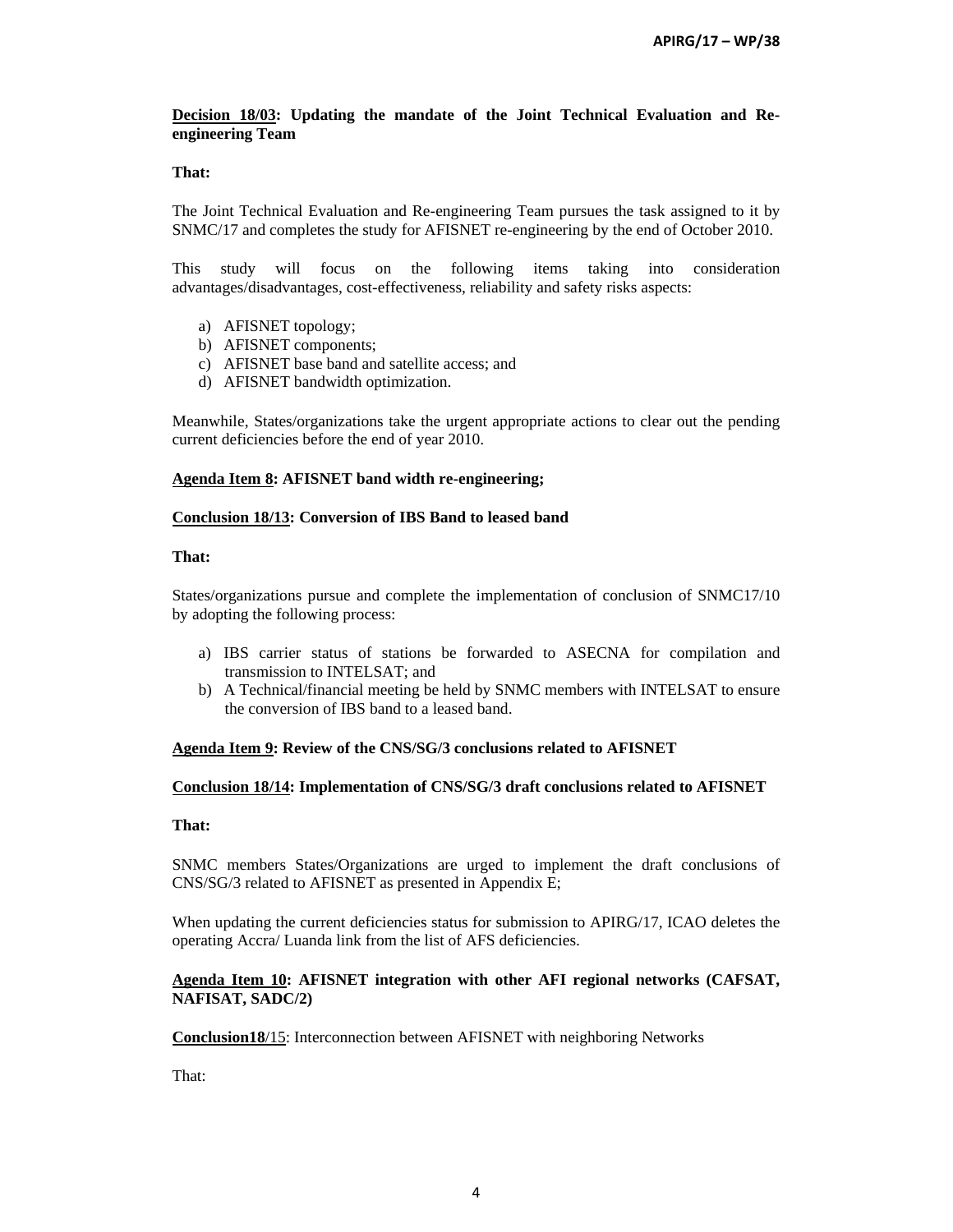The concerned States/Organizations are urged to complete the interconnection exercise of AFISNET with neighboring networks, in particular ASECNA, to take the appropriate actions in coordination with RVA (DRC) in order to realize the interconnection between the following nodes by the end of year 2010:

- a) Brazzaville/Kinshasa
- b) Bangui/G'Badolite

ICAO WACAF supports the bilateral arrangements between ASECNA and RVA.

#### **Agenda Item 11: Required Communication Performance for AFISNET**

#### **Conclusion18/16: RCP for AFISNET**

#### **That**:

SNMC members take the advantage of RCP requirements stated in ICAO Doc 9869 to improve the provision of VSAT based Aeronautical Mobile Services and ensure the availability of AFISNET hubs and remote VHF stations accordingly.

#### **Agenda Item 12: Updating SNMC Form of Agreement.**

#### **Conclusion18/17: Form of agreement and Terms of Reference of AFISNET**

#### **That**:

The Form of Agreement and the Terms of Reference of AFISNET be circulated by SNMC secretariat as soon as possible;

States/Organizations forward their comments and remarks not later than 3 September 2010;

ICAO compiles and forwards the amended Form of Agreement and Terms of Reference of the SNMC to be signed by the end of December 2010.

#### **Agenda Item 13: Any other business**

#### **Conclusion18/18: Audit of AFISNET.**

#### **That:**

In the framework of the implementation of SP AFI RAN conclusion 6/18 and to consolidate the recommendations within the report of the Joint Technical Evaluation and Re-engineering Team, an AFISNET global audit be conducted in this regards.

- a) ASECNA is to circulate a draft Terms of Reference for the Audit not later than end of September 2010;
- b) SNMC members are to update the draft report and forward to ICAO; and
- c) ICAO is to compile and finalize the Terms of Reference for a call for Tenders.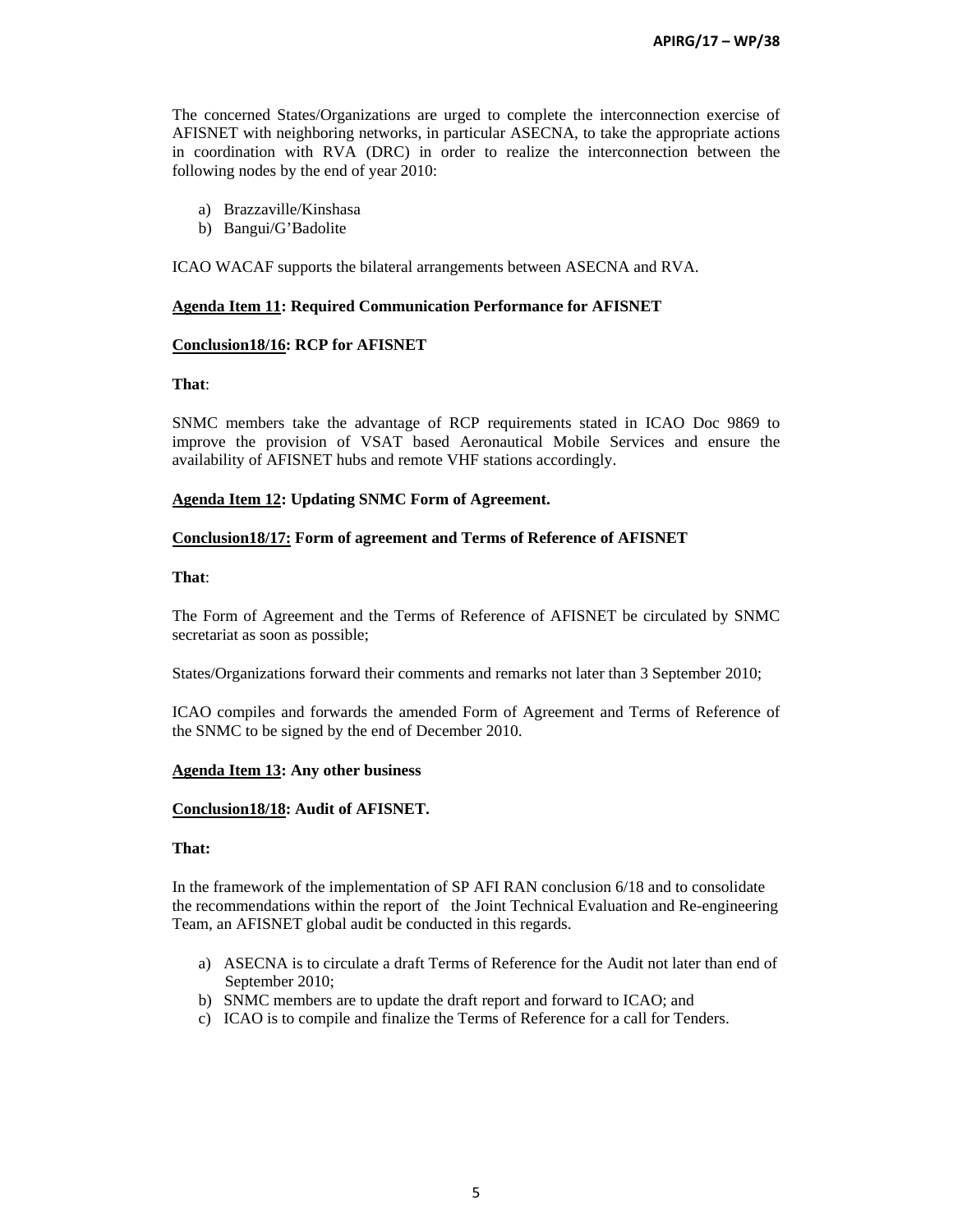#### **APPENDIX B : REPORT OF THE JOINT TECHNICAL EVALUATION AND RE-ENGINEERING**

ASECNA/GCAA /NAMA/ROBERTS FIR

# JOINT TECHNICAL EVALUATION OF AFISNET

# DRAFT REPORT

**May 2010**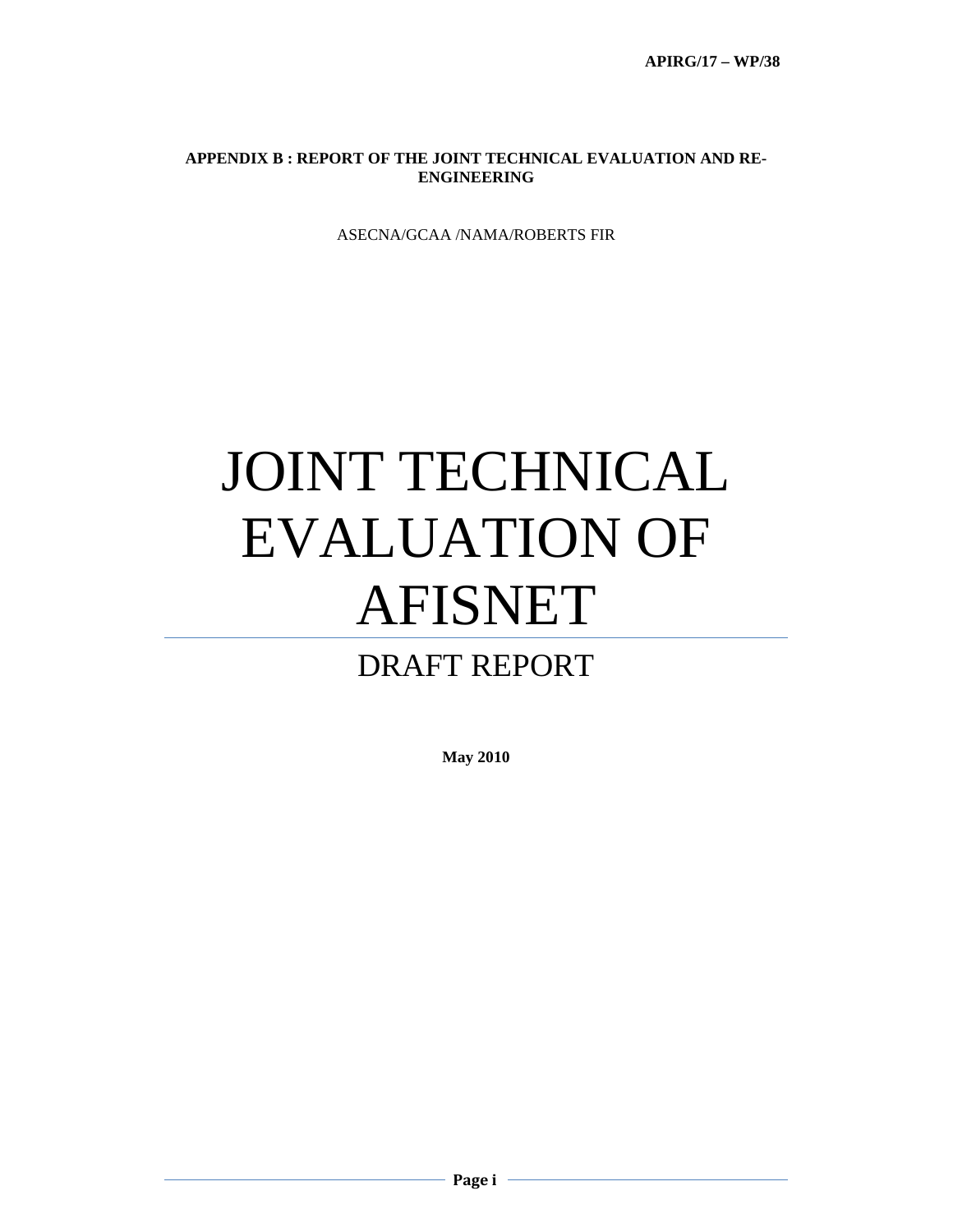# **TABLE OF CONTENTS**

| $\mathbf{1}$   |     |       |                                                              |  |
|----------------|-----|-------|--------------------------------------------------------------|--|
|                | 1.1 |       |                                                              |  |
|                | 1.2 |       | Purpose of the evaluation<br>5                               |  |
|                | 1.3 |       |                                                              |  |
|                | 1.4 |       |                                                              |  |
| $\overline{2}$ |     |       | Presentation of AFISNET (Services, Applications, Topology) 6 |  |
|                | 2.1 |       |                                                              |  |
|                |     | 2.1.1 |                                                              |  |
|                |     | 2.1.2 |                                                              |  |
|                |     | 2.1.3 |                                                              |  |
|                |     | 2.1.4 |                                                              |  |
|                |     | 2.1.5 |                                                              |  |
|                |     | 2.1.6 |                                                              |  |
| 3              |     |       |                                                              |  |
| 4              |     |       | RECOMMENDATIONS OF THE JOINT TECHNICAL EVALUATION TEAM  14   |  |
|                | 4.1 |       |                                                              |  |
|                | 4.2 |       |                                                              |  |
|                | 4.3 |       |                                                              |  |
|                | 4.4 |       |                                                              |  |
|                | 4.5 |       |                                                              |  |
|                | 4.6 |       |                                                              |  |
|                | 4.7 |       |                                                              |  |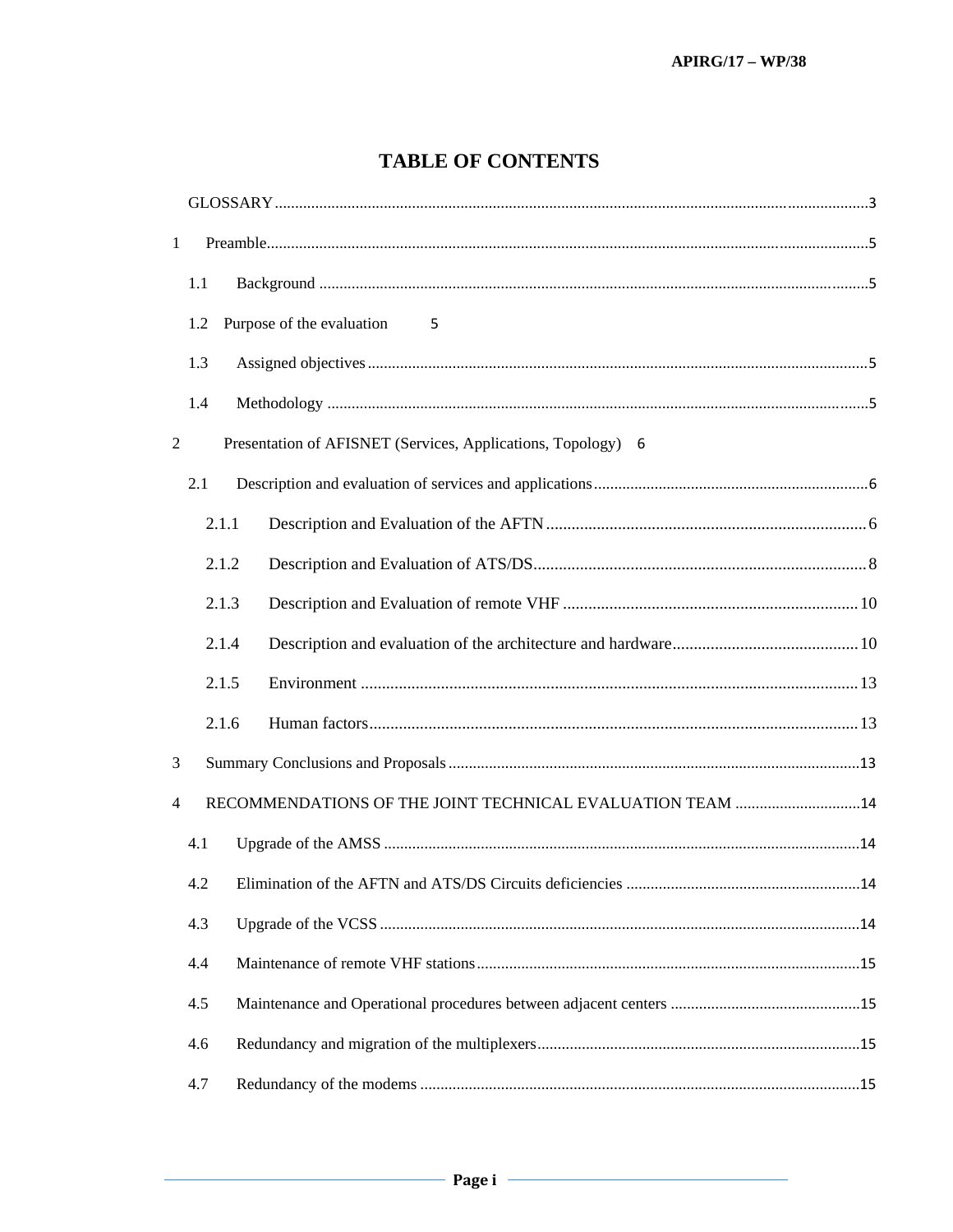| 4.8  |  |
|------|--|
| 4.9  |  |
|      |  |
|      |  |
|      |  |
|      |  |
|      |  |
| 4.15 |  |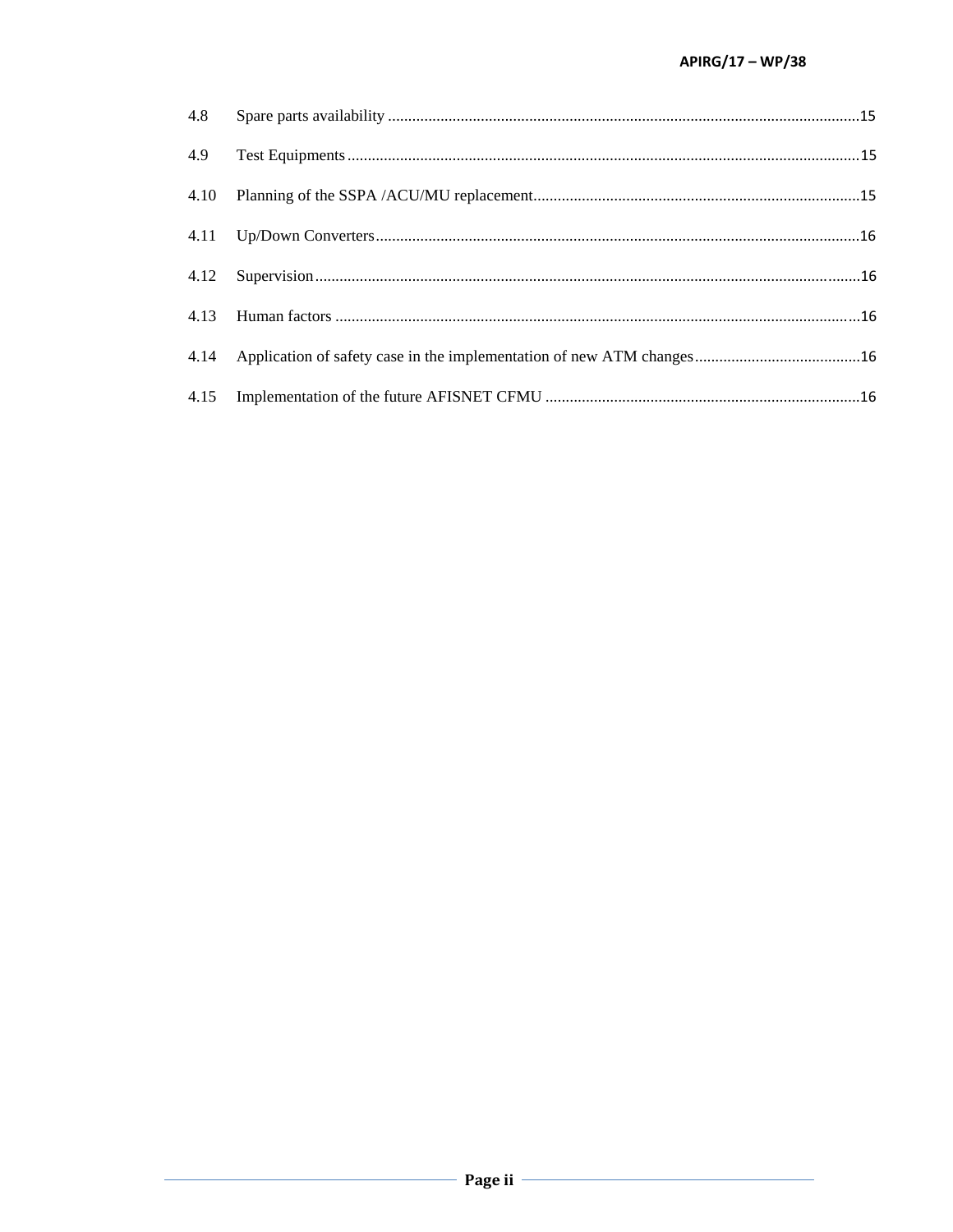# **GLOSSARY**

| 8-PSK           | 8- Phase Shift Keying                                            |
|-----------------|------------------------------------------------------------------|
|                 | A                                                                |
| <b>AAC</b>      | <b>Aeronautical Administrative Communications</b>                |
| <b>AFISNET</b>  | Africa Indian Sub NETwork ocean area                             |
| <b>AFTN</b>     | <b>Aeronautical Fixed Telecommunication Network</b>              |
| <b>AMSS</b>     | <b>Aeronautical Message Switching System</b>                     |
| <b>ANSP</b>     | <b>AeroNautical Service Provider</b>                             |
| <b>ASR</b>      | Air Safety Report                                                |
| <b>ASECNA</b>   | Agency for the Safety of Air Navigation in Africa and Madagascar |
| <b>ATN</b>      | <b>Aeronautical Telecommunications Network</b>                   |
| <b>ATS</b>      | Air Traffic Services                                             |
|                 | B                                                                |
| $\mathbf{BW}$   | Bandwidth                                                        |
| <b>BER</b>      | <b>Bit Error Rate</b>                                            |
|                 | F                                                                |
| <b>FDMA</b>     | Frequency Division Multiple Access                               |
| <b>FTDMA</b>    | Frequency Time Division Multiple Access                          |
| <b>FEC</b>      | Forward Error Coding                                             |
|                 | G                                                                |
| <b>GCAA</b>     | <b>Ghana Civil Aviation Authority</b>                            |
| <b>GNSS</b>     | Global Navigation Satellite System                               |
|                 | I                                                                |
| <b>ICAO</b>     | International Civil Aviation Organization                        |
| <b>INTELSAT</b> | <b>INTernational TELecommunication SATellite</b>                 |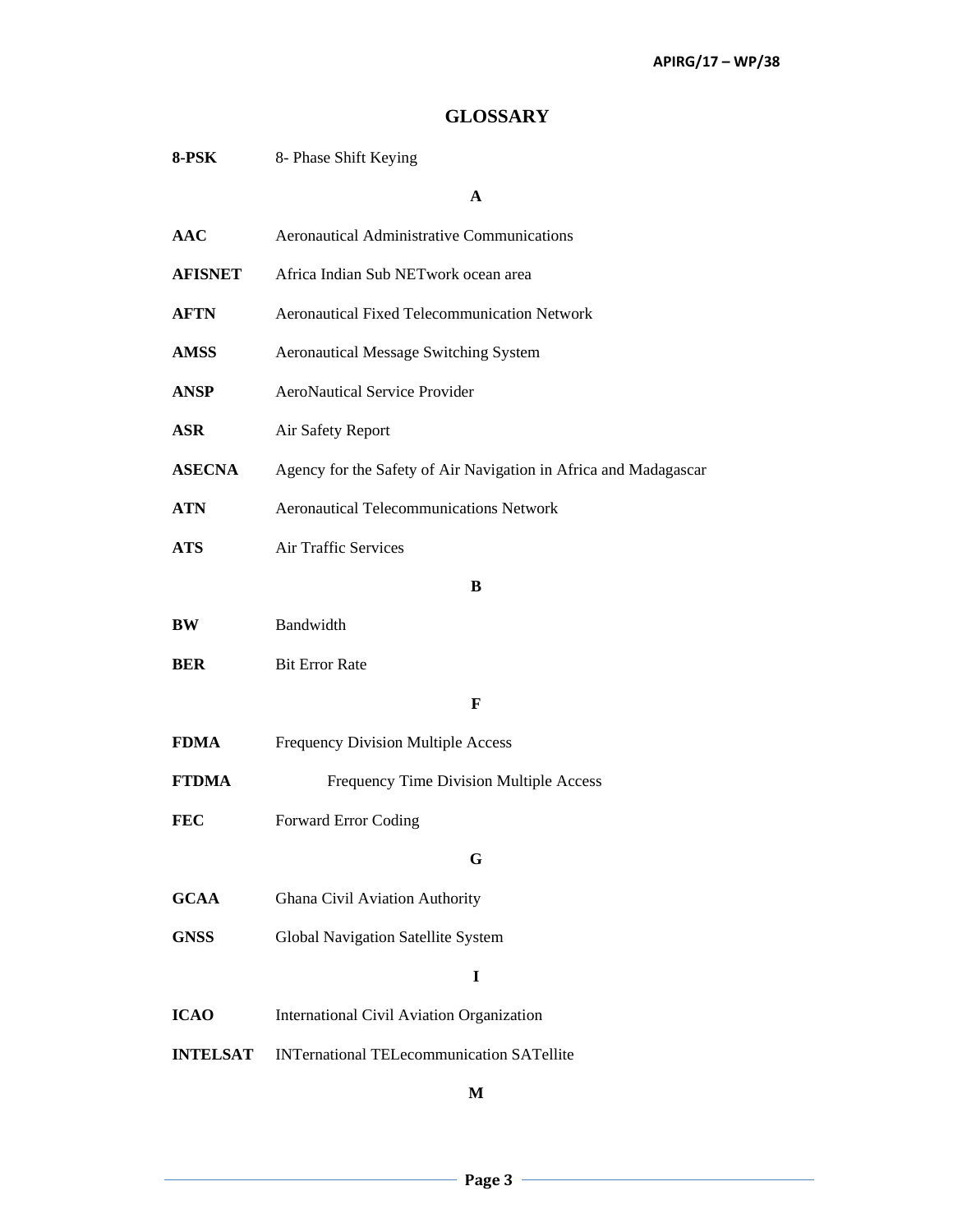| <b>MF-TDMA</b> | Maintained Frequency - Time Division Multiple Access         |
|----------------|--------------------------------------------------------------|
| <b>MCPC</b>    | Multiple Channel Per Carrier                                 |
| <b>MOL2P</b>   | Multiplexeur Optimisant la Liaison avec Priorité à la Parole |
|                | N                                                            |
| <b>NAFISAT</b> | North Eastern AFI VSAT network                               |
| <b>NAMA</b>    | Nigeria Airspace Management Agency                           |
| <b>NMS</b>     | Network Management System                                    |
|                | $\mathbf 0$                                                  |
| <b>OPMET</b>   | <b>Operational Meteorological data exchanges</b>             |
|                | ${\bf P}$                                                    |
| <b>PEP</b>     | Performance Enhancing Proxies                                |
|                | Q                                                            |
| QoS            | Quality of Service                                           |
| <b>QPSK</b>    | Quadrature Phase Shift Keying                                |
|                | $\bf R$                                                      |
| <b>RS</b>      | Reed Solomon Error Correction Code                           |
|                | S                                                            |
| <b>SADC</b>    | Southern African Development Community                       |
| <b>SCPC</b>    | Single Channel Per Carrier                                   |
|                | T                                                            |
| <b>TCP</b>     | <b>Transmission Control Protocol</b>                         |
| <b>TDMA</b>    | <b>Time Division Multiple Access</b>                         |
|                | V                                                            |
| <b>VCSS</b>    | Voice Communication Switching System                         |
| <b>VSAT</b>    | Very Small Aperture Terminal                                 |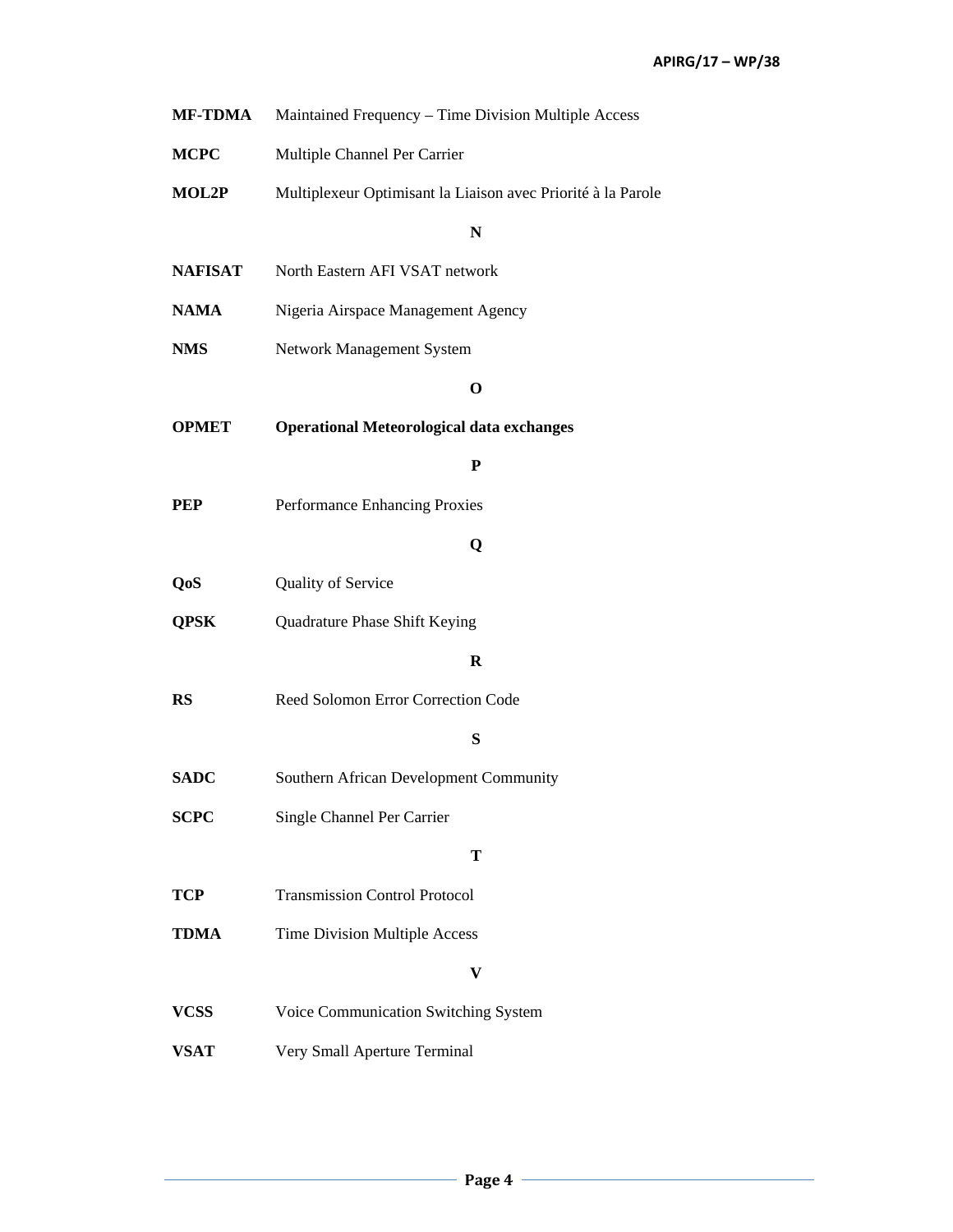# **Preamble**

# **Background**

In order to improve Air Navigation Safety in the Western and central Africa region, the satellite based Telecommunications network called AEROSATEL(renamed AFISNET) was conceived between 1986 and 1987 by ICAO and funded by European Union in 1992 . At the beginning eight stations for Nigeria, one for Ghana and six for ASECNA countries (Cameroon, Central Africa, Congo, Gabon, Niger and Chad) were implemented by ALCATEL.

Afterwards, the network was widened with the implementation of new stations in Dakar, Abidjan, Roberts FIR, Antananarivo and in other countries in western, Central, southern and northern Africa , Indian ocean ( Maurice Island, Ile de la Reunion) and in Europe (Las Palmas, Toulouse).

As of today AFISNET comprises more than seventy (70) earth stations of B standard (11m), F2 (7.30m), F1 (3.7-4.5m) operating mainly in FDMA / SCPC mode in mesh/star topology.

AFISNET migrated successfully from satellite IS-903@325.5°East to satellite IS-10- 02@359° East and is currently operating on transponders 20 EH/ 20 EH and 23 EH/ 23 EH and is fully interconnected to NAFISAT and SADC-2.

In the meantime, some domestic networks are using different protocols, satellite access as appeared in Ghana (FTDMA), Nigeria (TDMA), ASECNA (TDMA) and Roberts FDMA.

#### **Purpose of the evaluation**

- Evaluate the physical and operational performances of AFISNET
- Take corrective action in addressing malfunctioning of AFISNET nodes
- Preparation of the AFISNET audit

# **Assigned objectives**

In accordance with the term of reference, the main objectives of the network evaluation are to:

- Identify its deficiencies and non-ICAO, WMO and ITU compliant elements/features;
- make the appropriate recommendations and proposals regarding the short-term, midterm and long-term solutions and strategies to be implemented using appropriate modern technologies for achieving an enhanced, efficient, high performance, secure, CNS/ATM capable and cost-effective network, meeting interoperability and seamlessness requirements ; and
- evaluate the anticipated costs in view of a comprehensive project document to support a collective financing mechanism

# **Methodology**

In accordance with the conclusions 16/07 and 17/02 and the SP RAN AFI/8 the SNMC established a joint technical team in order to conduct a comprehensive assessment of the network potential for current and future requirements and applications.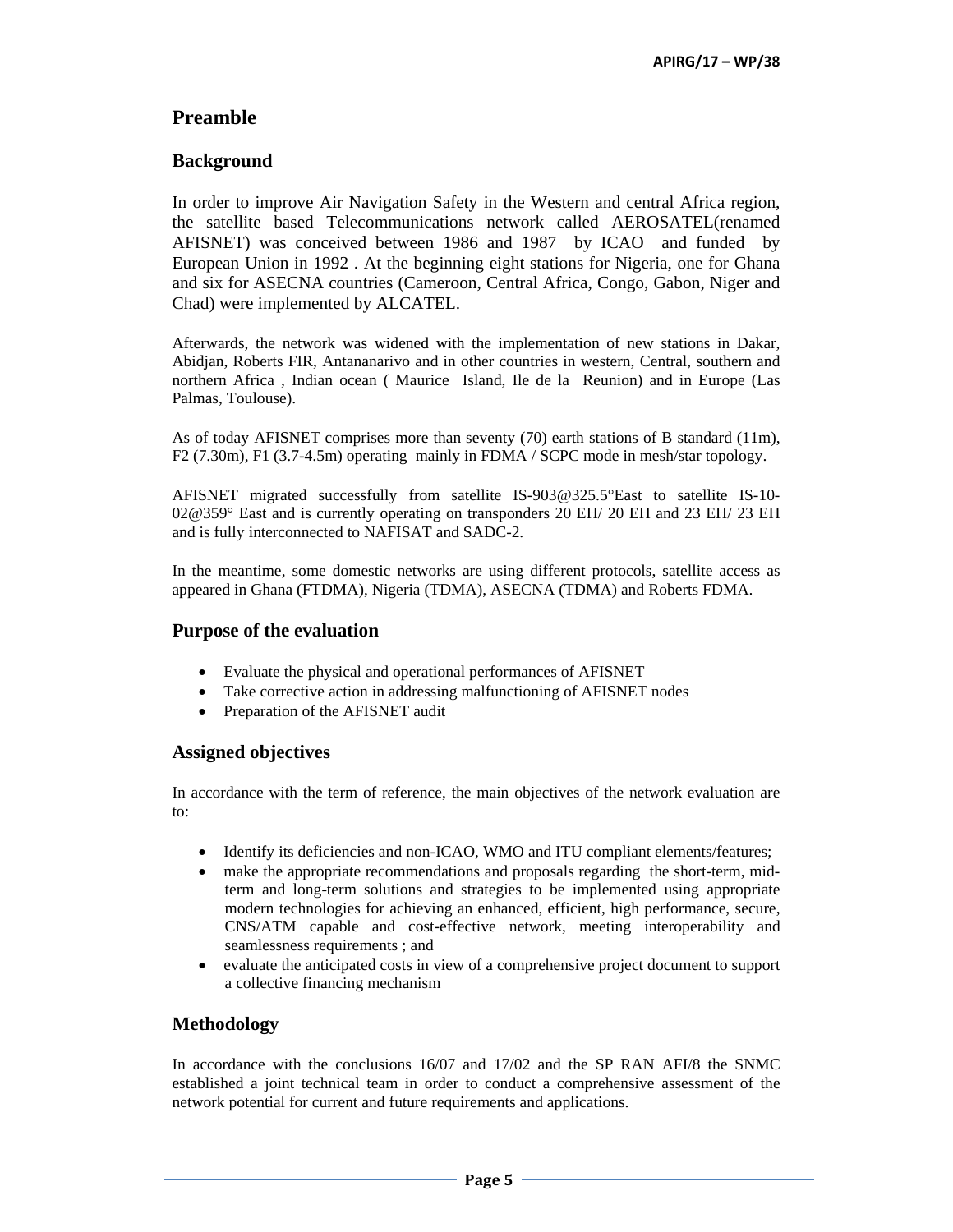The first meeting of the joint technical Evaluation and Re-engineering team leaders was held in WACAF (Dakar 13-14 April 2010) and adopted the evaluation framework including the charts, the planning and the technical subgroups.

The joint technical team comprising representatives from ASECNA (Agency for the Safety of Air Navigation in Africa and Madagascar), NAMA (Nigeria Airspace Management Authority), GCAA (Ghana Civil Aviation Authority), Roberts FIR carried out the evaluation of AFISNET.

Samples of eleven (11) earth stations were identified for the evaluation process.

# **Presentation of AFISNET (Services, Applications, Topology)**

The network was originally designed to support the following communication services in accordance with the Air navigation plan for the Africa-Indian Ocean (AFI) Region:

- ATS Direct Speech between adjacent FIRs;
- Aeronautical Fixed Telecommunications Network (AFTN);
- Operational meteorological data exchanges (OPMET);
- Operational Aeronautical Information Services exchanges.
- Support for remote VHF voice;
- Aeronautical Administrative support (AAC);

In addition to these services, the following communications could also be progressively supported by the network:

- Aeronautical Telecommunications Network (ATN)
- GNSS augmentation data transmission.
- Computer-to-computer data exchanges (ICC) between ATS Flight Data Processing Systems (FDPS); and
- Air/ground data link applications (ADS/CPDLC, ADS-B, DFIS, VDL...)

#### **Description and evaluation of services and applications**

#### **Description and Evaluation of the AFTN**

#### **Operational Aspect**

The Joint Technical Evaluation Team noted that most of the required AFTN circuits are implemented through direct satellite links with a minimum speed rate of 2400 bps, through X25 and/or V24 protocols and alphabet ITA2 or IA5. Bilateral circuits are also implemented and are taken into account in the AFTN routing table in order to improve the availability of AFTN service.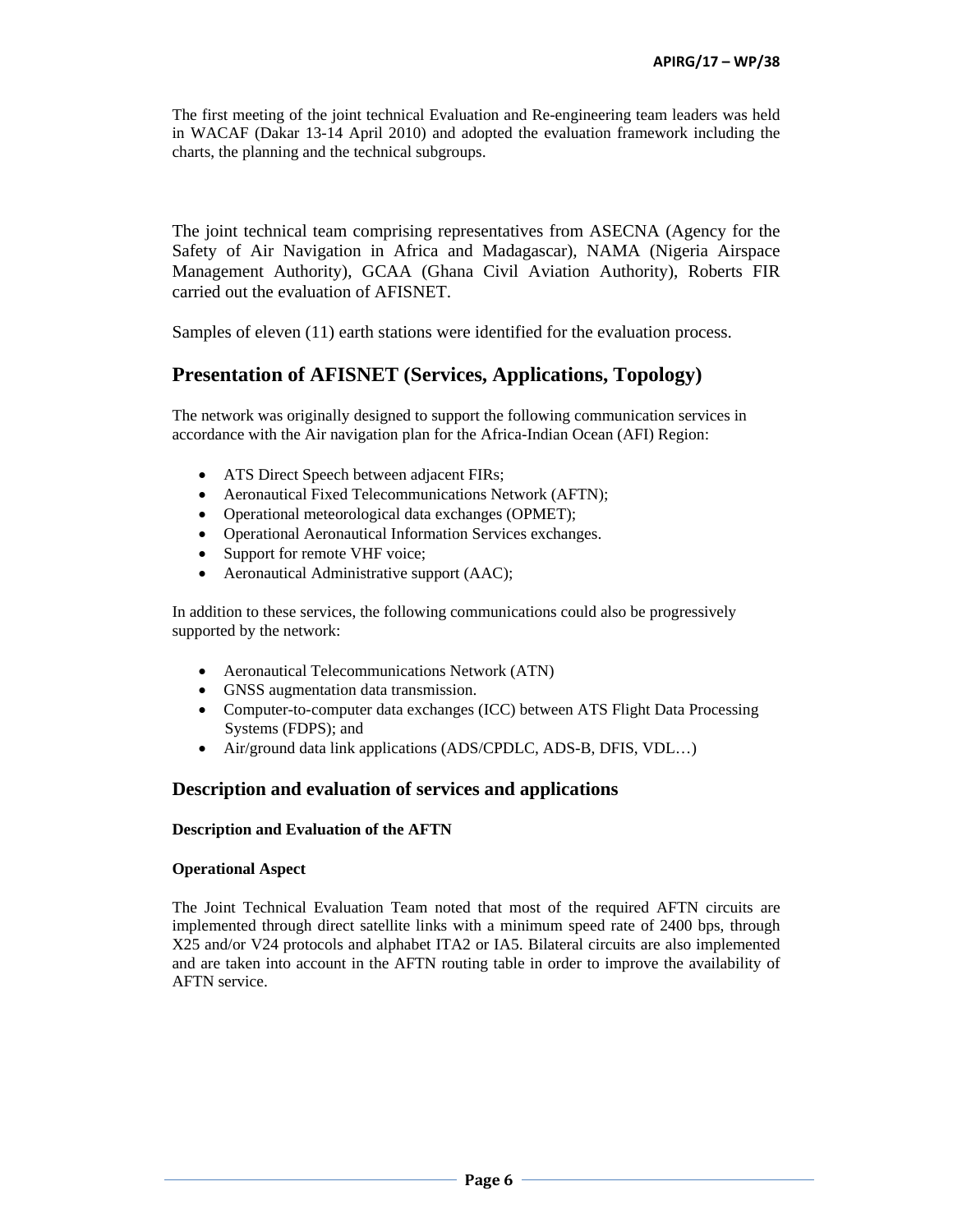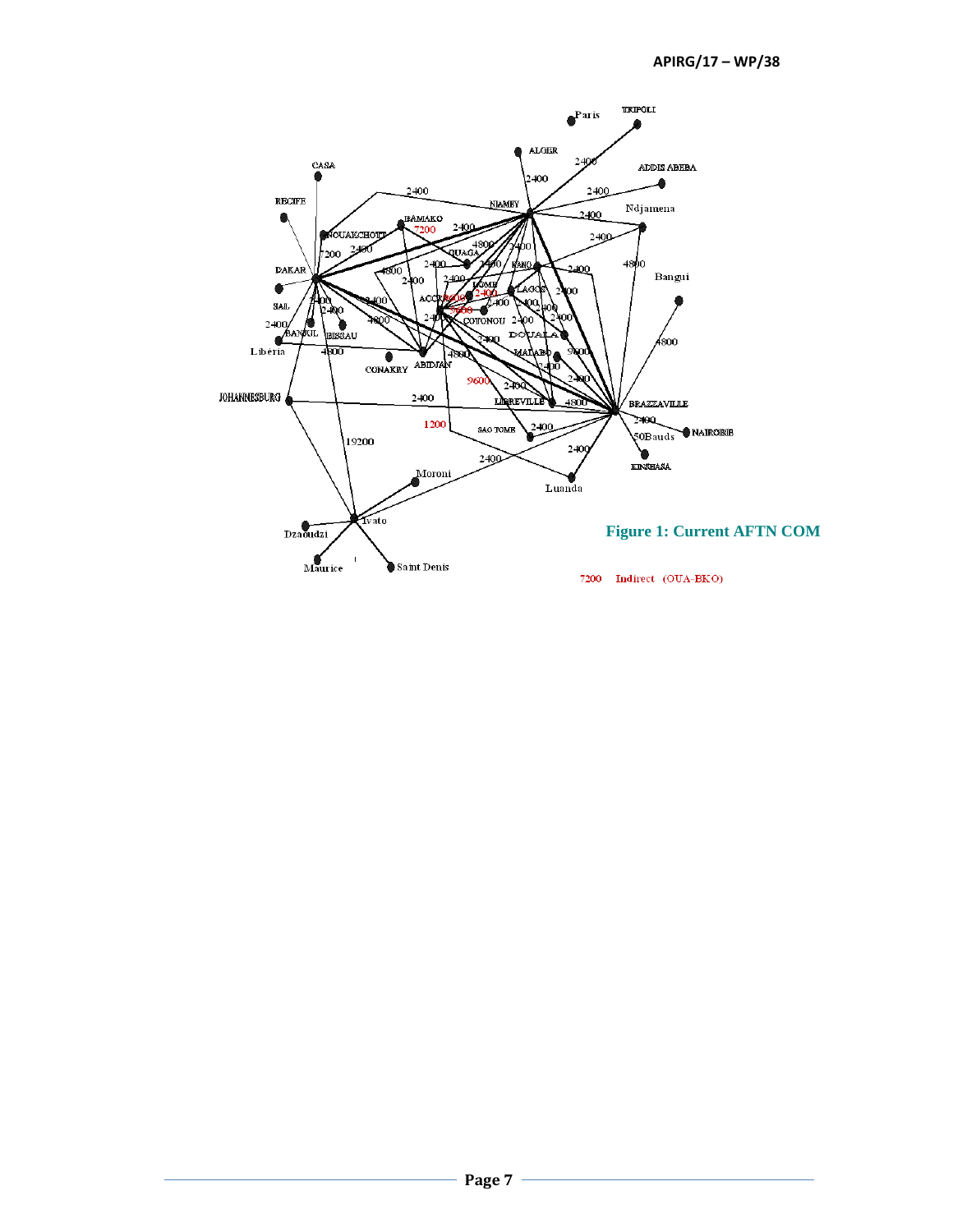Nevertheless the operational status recorded during the evaluation and the statistics provided by the visited sites indicated:

- A relative important number of AFTN circuits are performing below the required minimum of 97% and others are fluctuating between 80 and 97%.
- Instabilities on some links (Accra- Ouagadougou, Accra- Brazzaville, Kano-Brazzaville, etc);
- Several AFTN circuits have been out of service for a long time (Kano-Accra, Ndjamena-Maiduguri, Brazzaville-Luanda
- The lack of appropriate synchronization tool for Aeronautical Messages Switching Systems has resulted in difficulties to get accurate transit time statistics; however the transit times from the European CFMU are under five minutes.
- None concordance in transmit and receive messages statistics for the same circuit with difficulties to analyse the loss of messages ;
- Some AMSS statistics are not always accurate;
- Human errors are impacting on the accuracy of statistics.
- X25 AFTN circuits are being migrated to V24.

#### **Technical aspects**

The evaluation of the aeronautical message service (AFTN link availability, AFTN message availability, OPMET availability) shown that:

- Most of the AMSS were not synchronized to the general hour's system of the ANSP Technical Block. (transmit time was not possible to be assessed).
- The AMSS of some sites are outdated.
- Even the basic functionalities are not provided by the Aeronautical Messages Switching Systems, they must be upgraded on several sites where they have been in operation for more than ten years and cannot support some essential functionality (operational statistics based on the message type for example, management of messages tolerance as recommended by ICAO Annex 10 Volume 2, etc).

However, the mission was informed of the project relating to the implementation of a GPS clock on systems and operational services by some ANSP at ASECNA and NAMA.

#### **Description and Evaluation of ATS/DS**

#### **Operational aspect**

The Joint Technical Evaluation Team evaluated the ATS/DS in terms of implementation and performances and found out that:

- Most of the ATS/DS links are implemented through direct satellite links, however some links are still implemented by routing with double or triple hops (Ouagadougou/Abidjan, Bamako/Abidjan, Roberts/Bamako, Ouagadougou /Bamako) and are not reliable;
- Even though the performances are generally good, several links are not working properly and recorded long connection time. Time to establish communication, notably (Kano/Accra, Abidjan/Ouagadougou, Lagos/Libreville);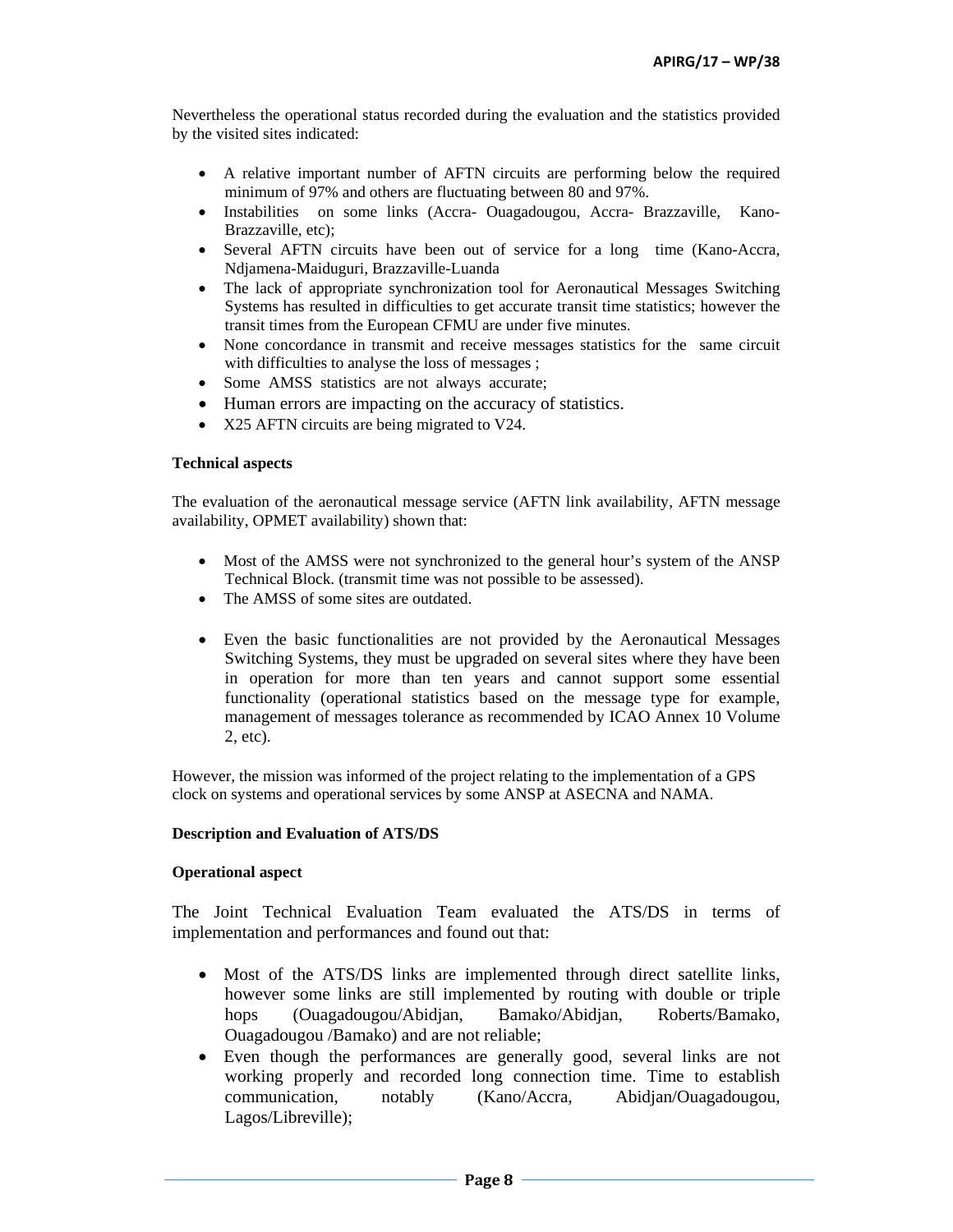- ATS/DS links used direct or indirect connection with numbering through the VCS or PABX systems; if possible they should be implemented directly.
- Basically, most of the centers use Voice Communications Switching System, nevertheless some are out of date and don't work properly and faced spare parts problems;
- Several links are connected out of the VCCS due to incompatibility (FXS/FXO, E&M) or lack of capacity;
- The PoBox supplied at the beginning of the network is no longer used and the ANSP are implementing new VCSS;



**Figure 2: Current ATS/DS Links Chart** 

#### **Technical aspect**

The mission noted that:

- Some centers, are not yet equipped with VCSS and use many telephone sets installed generally in isolated ways in the controller's working Table, providing a difficult working environment for the controller.
- The installation project of VCSS in ongoing in Douala and Libreville
- Some of the centers are VCSS equipped with limited capacities making it impossible to integrate supplementary ATS/DS links.
- Most of the VCSS were not synchronized to GPS Clock Switch.
- The difficulties to implement some ATS/DS links are due to the interoperability issues between some ANSP VCSS.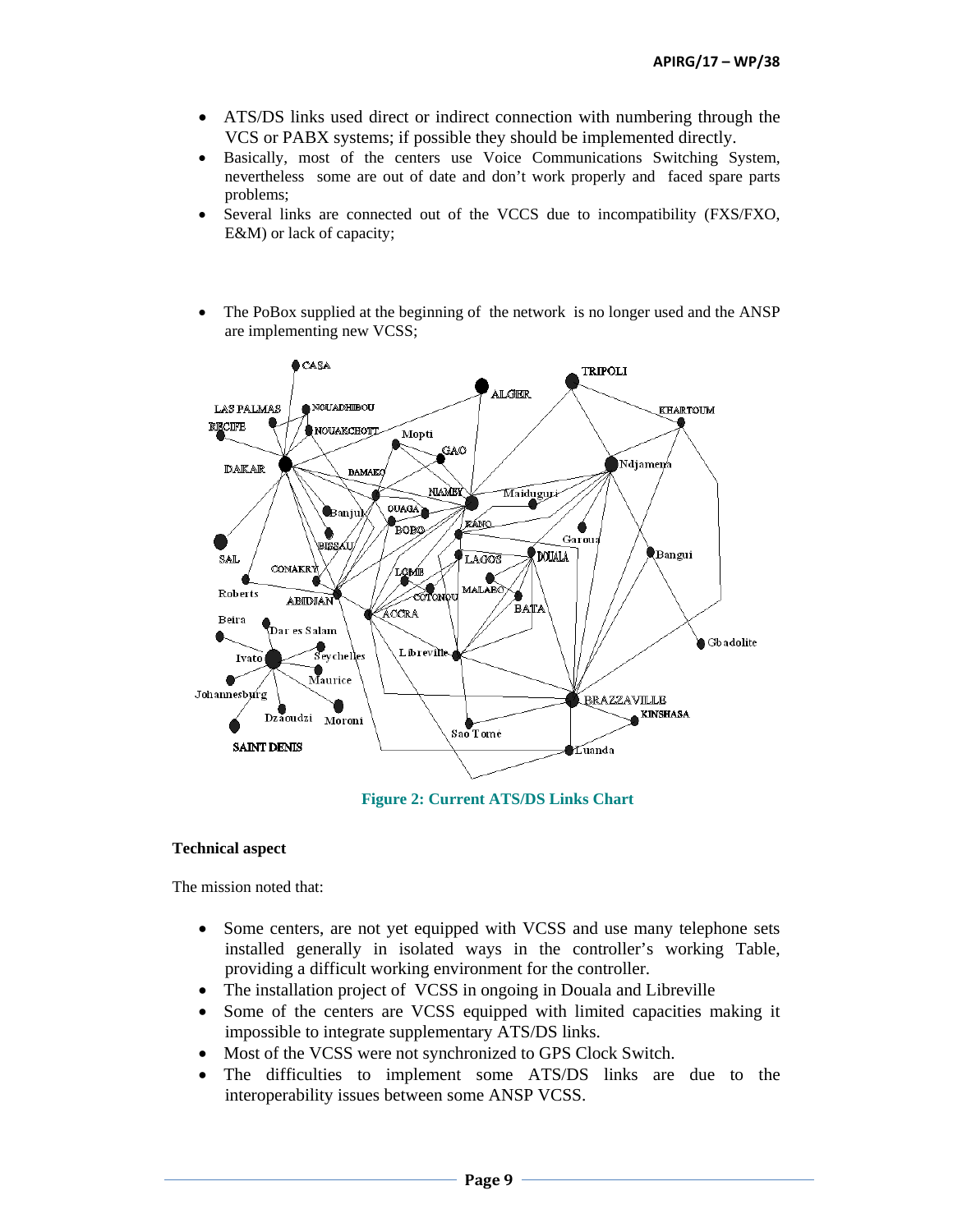The Joint technical Team noted ongoing VCSS projects in Kano, Douala, and Libreville.

#### **Recommendations**

Administrations/Organization:

- Should synchronize their VCSS to GPS clocks.
- Should accelerate the projects of implementing new VCSS.
- Should upgrade their VCSS in order to allow the integration of new ATS/DS links.
- Should solve the interoperability/interfacing aspects between ANSP VCSS by making their VCSS fully compliant with the "recommended switching and signalling system" as specified in ICAO Doc 9804 AN/762.

#### **Description and Evaluation of remote VHF**

ASECNA, GCAA, NAMA and Roberts FIR took advantage of AFISNET to extend their VHF coverage by deploying remote VHF via VSAT. As of today, more than fifty remote VHF stations have been implemented and are working normally under various conditions. These networks are built on star topology; around the hub stations with redundancy architecture guaranteeing an utmost availability of the service.

Based on the survey carried out by the controllers during the Joint Technical Evaluation, we came to the conclusion that the remote VHF providing air/ground communications are in good conditions. The quality (strength and clarity) of voice were evaluated and are between 3 and 5 when the remote stations are in operational mode.

However some deficiencies were recorded in the operation of remote VHF. The ASR (Air Safety Report) and the results of the last IATA/ANSP VHF/HF availability survey indicated sometimes lack of VHF or insufficient VHF coverage, low quality of the VHF. Some stations stay out of service for a long time. Most of the deficiencies regarding extended VHF coverage are in majority related to maintenance problems.

Extended VHF coverage projects are ongoing in Roberts FIR and in ASECNA areas to improve the VHF availability (densification).

- Power Supply problems;
- Delays in repairing stations failures;
- Hostile environment (isolated sites )

#### **Description and evaluation of the architecture and hardware**

AFISNET operates on the satellite IS-10-02@359°E on transponders 20EH /20EH and 23EH /23EH and is built as a mesh /star network topologies operating on SCPC/ FDMA access. Based on the services requirement, AFISNET operate on 19.2 Kb/s, 32 Kb/s and 64 Kb/s carriers.

The following diagram provides the current architecture derived from the existing equipment and services.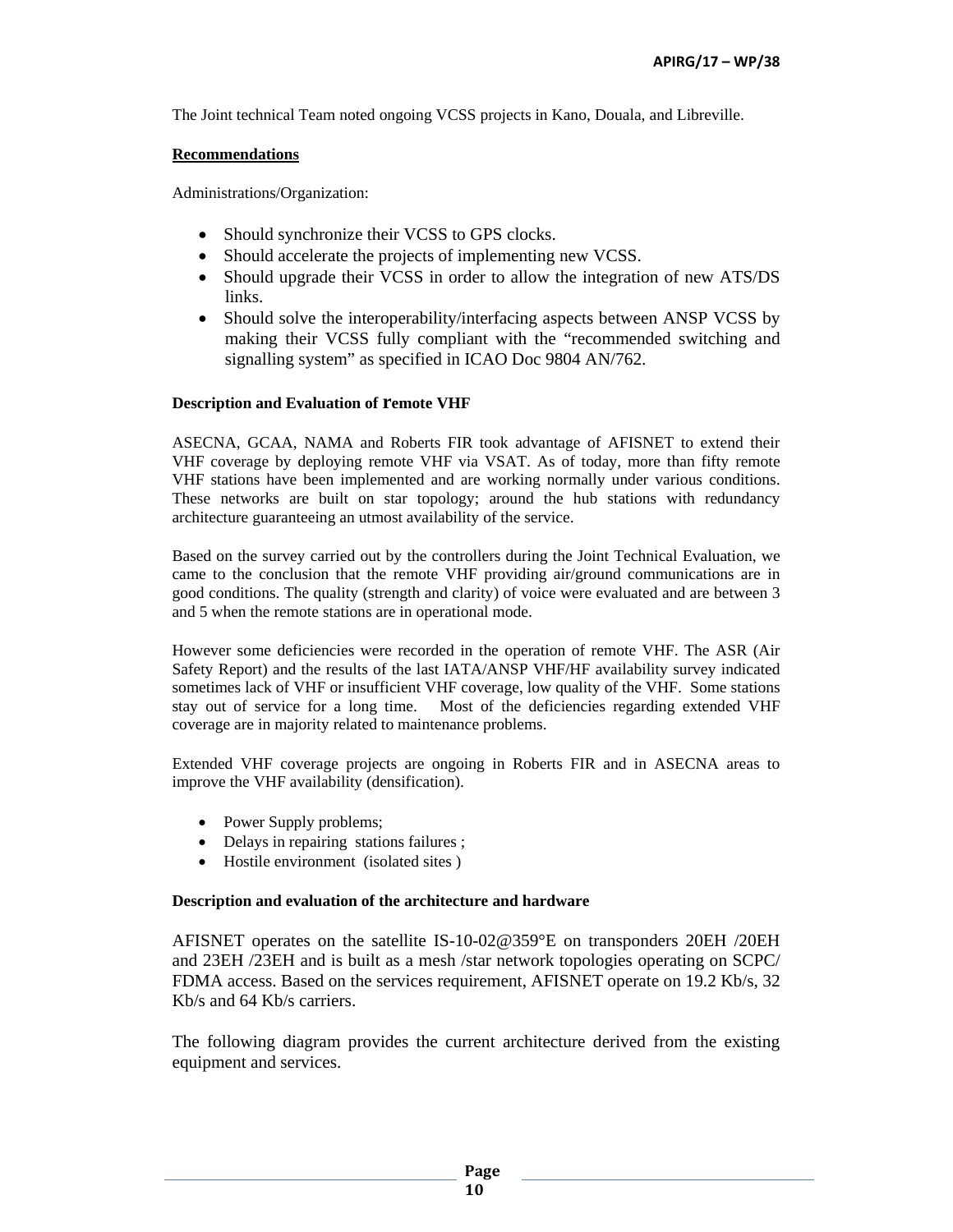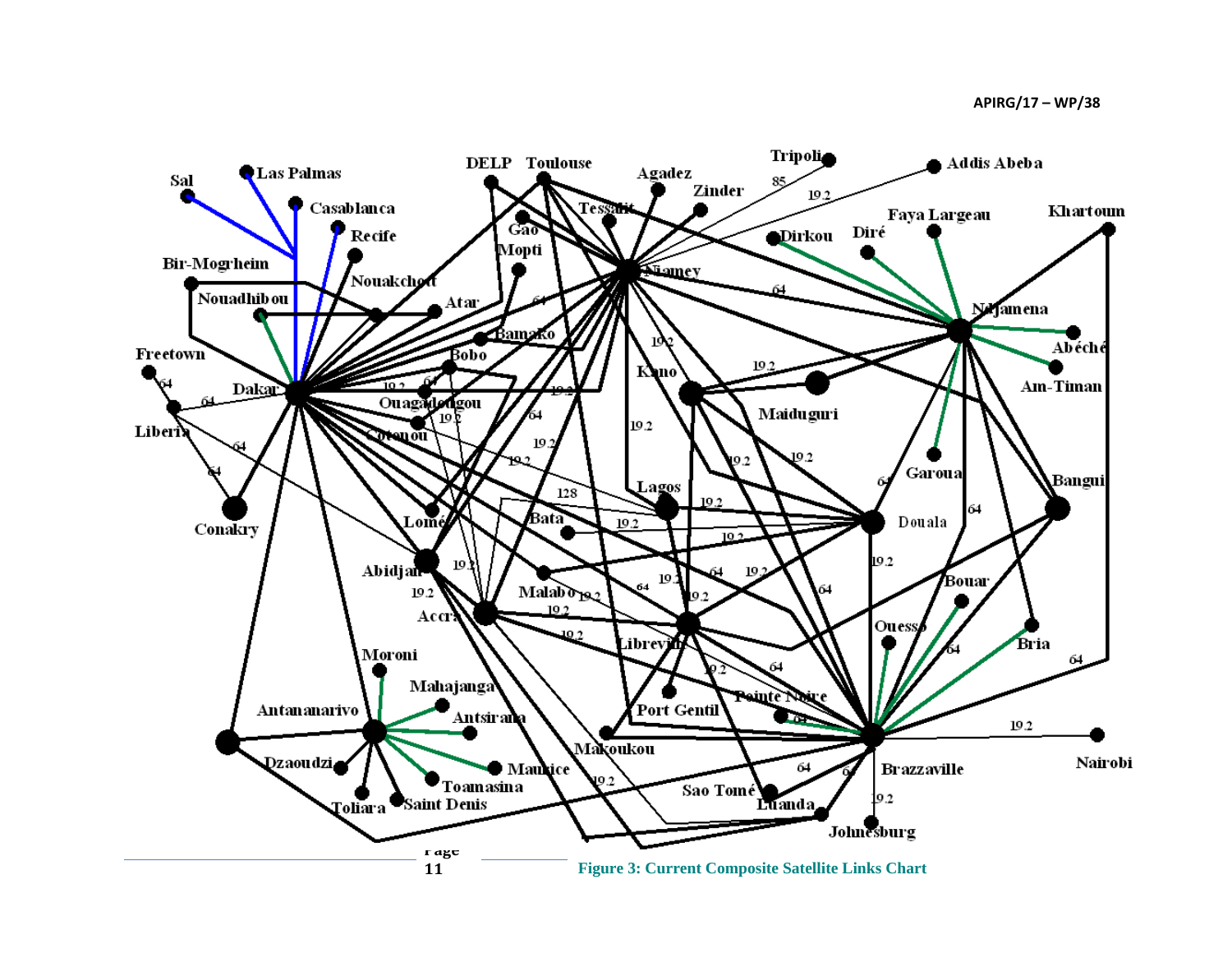# **Hardware**

#### *Multiplexers*

The mission noted that most of the multiplexers in used were put into service more than ten (10) years ago. Some of these multiplexers (MICOM for example) are no longer manufactured consequently; their spare parts are no longer available.

The job cards of each equipment, after the installation were not available, that is why the MTTR and MTBF were not available in order to establish the availability ratios of the multiplexers.

The mission is also aware about the migration project of MICOM multiplexers in ASECNA, by the new generation of multiplexers available on the market.

In most of the sites multiplexers are not redundant in order to ensure the reliability of the links.

#### *Satellite Modems*

Currently different modems are deployed in many AFISNET nodes. Notably: FASTCOM, DATUM, COMTECH, COMSTREAM and PARADISE. Some of these modems operate in L band and C band (70 and 140 MHz).

#### *Up/Down Converter*

The mission has inventoried the following types of UP/DOWN Converters: ADVANTECH, MITEQ, and ALCATEL. The mission noted the usage of many additional amplifiers and splitters in cascaded connections.

#### *Solid State Power Amplifier (SSPA)*

The recorded SSPAs have been in service for ten (10) and are presently experiencing signs of aging deficiencies and they have to be progressively replaced.

#### *Antenna Control Unit ACU/Motorization Unit (MU)*

Those units have been put in service since the installation of the earth stations and deserve to be modernized.

#### **Test Equipments**

The joint technical evaluation has noted that almost all the test equipment used for maintenance purposes weren't calibrated since their acquisition.

#### **Spare Parts**

The JTE noted the unavailability of spare parts for all types of equipment in operation and backup equipments in some centers.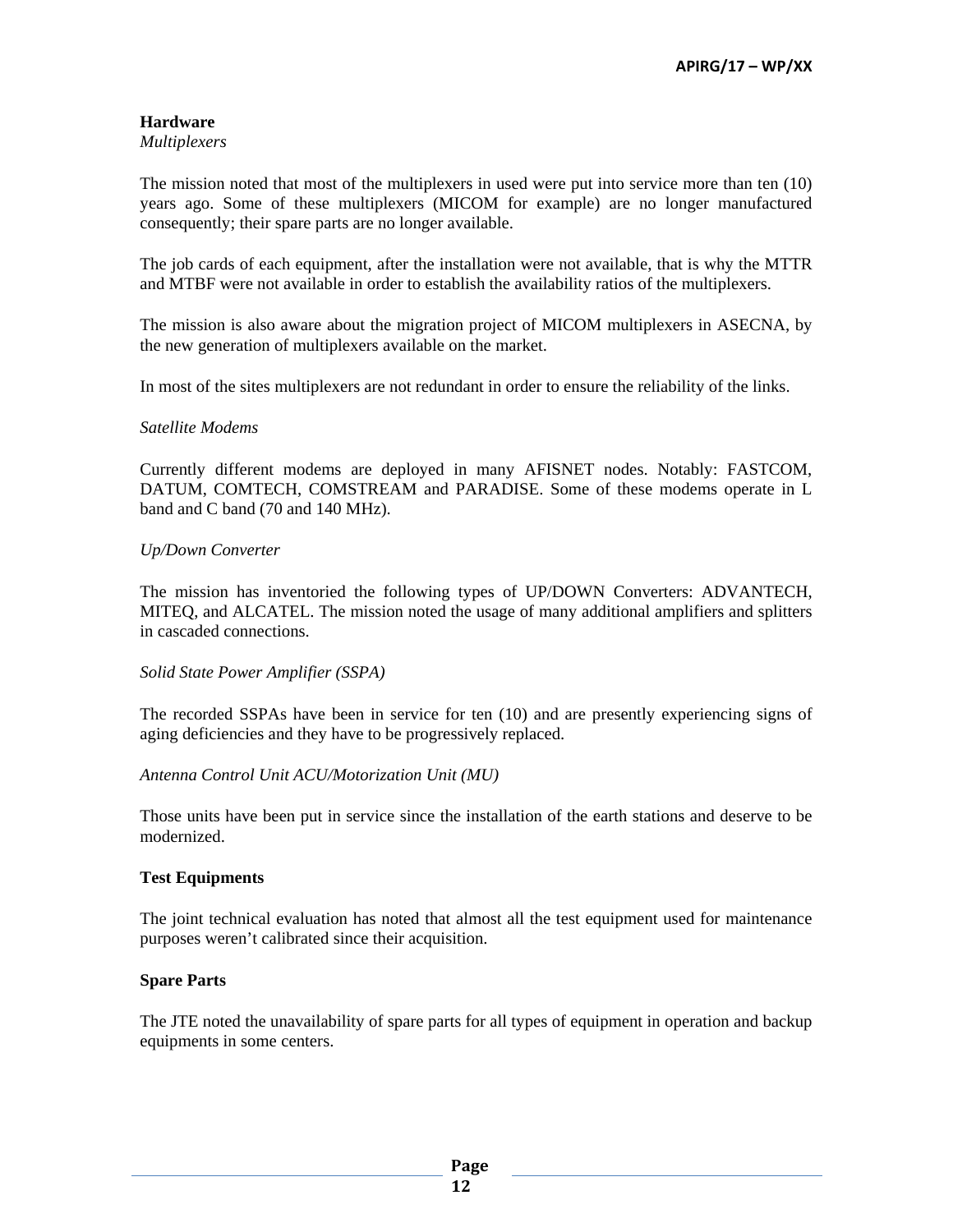#### **Environment**

The visited earth stations are working in relatively, good conditions with ambient temperature and an uninterrupted supply of clean energy. However most of them don't have hygrometer and thermometer sensors.

#### **Human factors**

The earth stations should compose of staff in quantity and quality to be able to face adequately the different technical challenges. But most of the time, the Technical and operational staff did not benefit from adequate training in satellite techniques, unless occasional site and factory trainings often quick and not in depth.

#### **Summary Conclusions and Proposals**

Compare to the initial architecture and topology, AFISNET has experienced a significant and deep evolution at the base band level, the large band and the RF equipment. The analogical ALCATEL multiplexer have been entirely replaced by digital MICOM/ MOL2P multiplexers since 2000 and the migration is still ongoing with the introduction of MEMOTEC type multiplexer.

To harmonize the networks, AFISNET States/Organizations should agree on the choice of a new generation multiplexer as the MICOM/ MOL2P are not currently manufactured and the spare parts are limited.

In all the sites the IBS modems and transpositions equipments have been decommissioned and replaced by modern satellite modems and transposition equipments, with modern protocols and efficient modulation (QPSK, 8-QPSK…). DATUM modems are currently the most used in majority of the sites visited whereas COMTECH EF DATA is used in Roberts FIR and PARADISE in NAMA domestic stations. These equipments are performing very well and are recording good reliability.

All the RF subsystems have been upgraded with SSPA which are performing quite well. States/Organizations should have a progressive upgrading plan of these equipments before they reach the end of their span.

Terminal equipments (AMSS, VCSS…) and human factors contributed greatly to the level of performance of the networks. AFISNET States/Organizations must address this issue and provide the necessary training required to operate modern equipment.

During the evaluation, some deficiencies were identified and addressed; others require more time or a deeper investigation. However these deficiencies are often due to lack of coordination or language barrier.

Even with these deficiencies, services are provided with relative satisfactory; all of the above concerns need to be adequately addressed for a smooth transition of the network into the new satellite communications technology to optimize the network in terms of efficiency and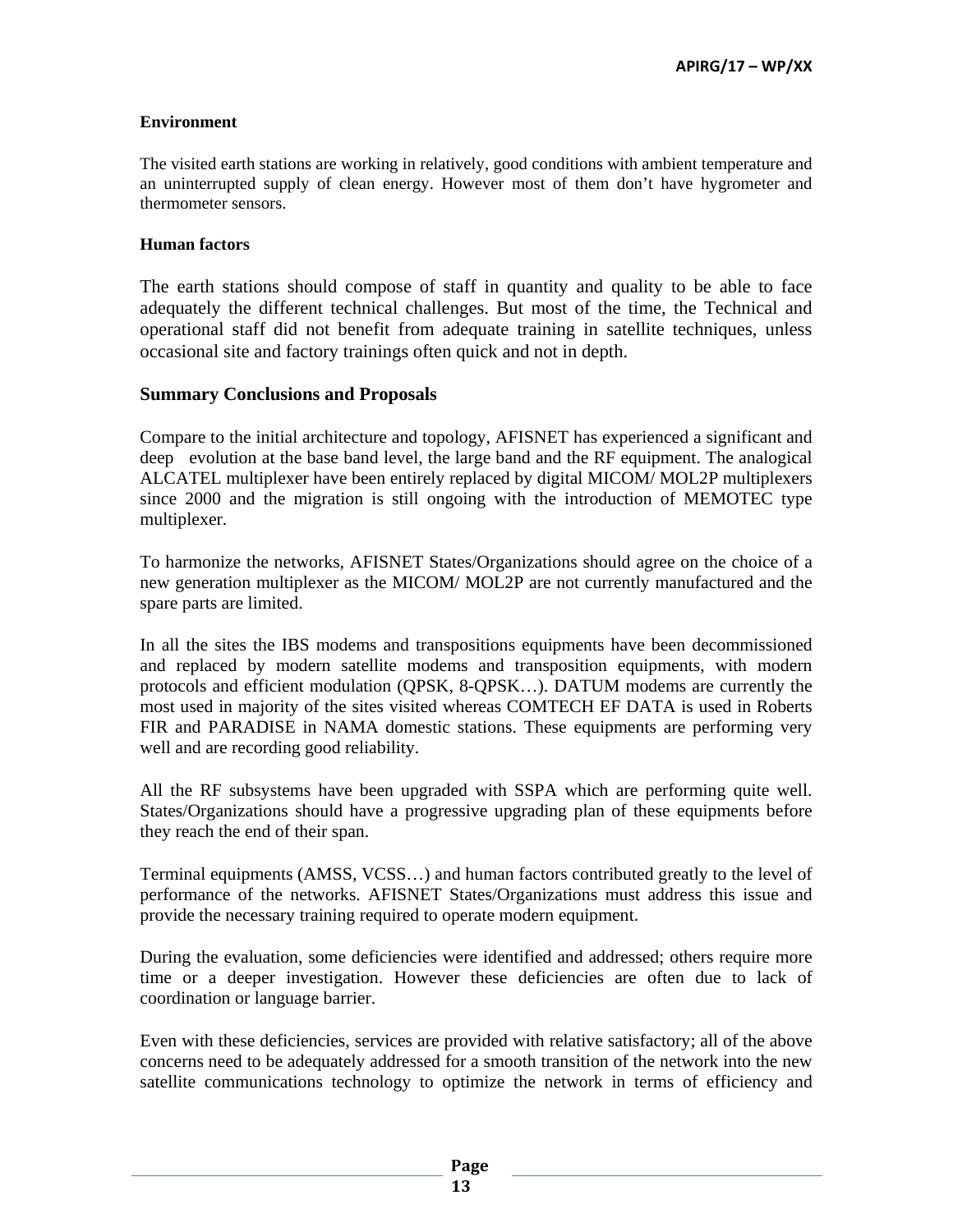bandwidth. The evolution should take into account the existing status of the network including the improvement done by each States/Organization in diversified circumstances.

- First solution : Using the current satellite access FDMA, migrate the users access (SCPC) to MCPC
- Second solution : changing the satellite access type from FDMA to TDMA

The two solutions have to be evaluated in term of cost and operational impact.

# **RECOMMENDATIONS OF THE JOINT TECHNICAL EVALUATION TEAM**

The joint technical evaluation exercise was conducted on the framework of the agreed templates adopted by all members present in the Dakar meeting.

The teams are pleased to bring to ICAO notice that, we were well received in all the stations visited; technical staffs were extremely willing to readily make available required information/data. Overall, all the stations visited are robust and are working normally. However, since aeronautical services require the utmost from each telecommunication node, the team is recommending the following:

## **Upgrade of the Automatic Messages Switching Systems**

The States/Organizations should upgrade and synchronize their Automatic Messages Switching Systems in order to be fully compliant with ICAO standard as they are almost reaching the end of their lifespan in order to provide reliable statistics tools to assess rightly the performances of the network.

# **Eliminating of the AFTN and ATS/DS Circuits deficiencies**

As a matter of emergency, the States/Organizations should improve the availability of AFTN circuits performing less than 97% and restore the faulty circuits identified during the evaluation process particularly: Kano/Accra, Brazzaville/Kinshasa, Brazzaville Luanda, Brazzaville/Accra, Accra/Ouagadougou, Accra/Libreville, Libreville/Kano, etc.

# **Upgrade of the VCSS**

As soon as possible the States/Organizations unless it has been done, should upgrade their VCSS in order to improve the availability of the ATS/DS links.

They should coordinated and take into account interface issues when implementing new systems in order to eliminate the problem of compatibility and interoperability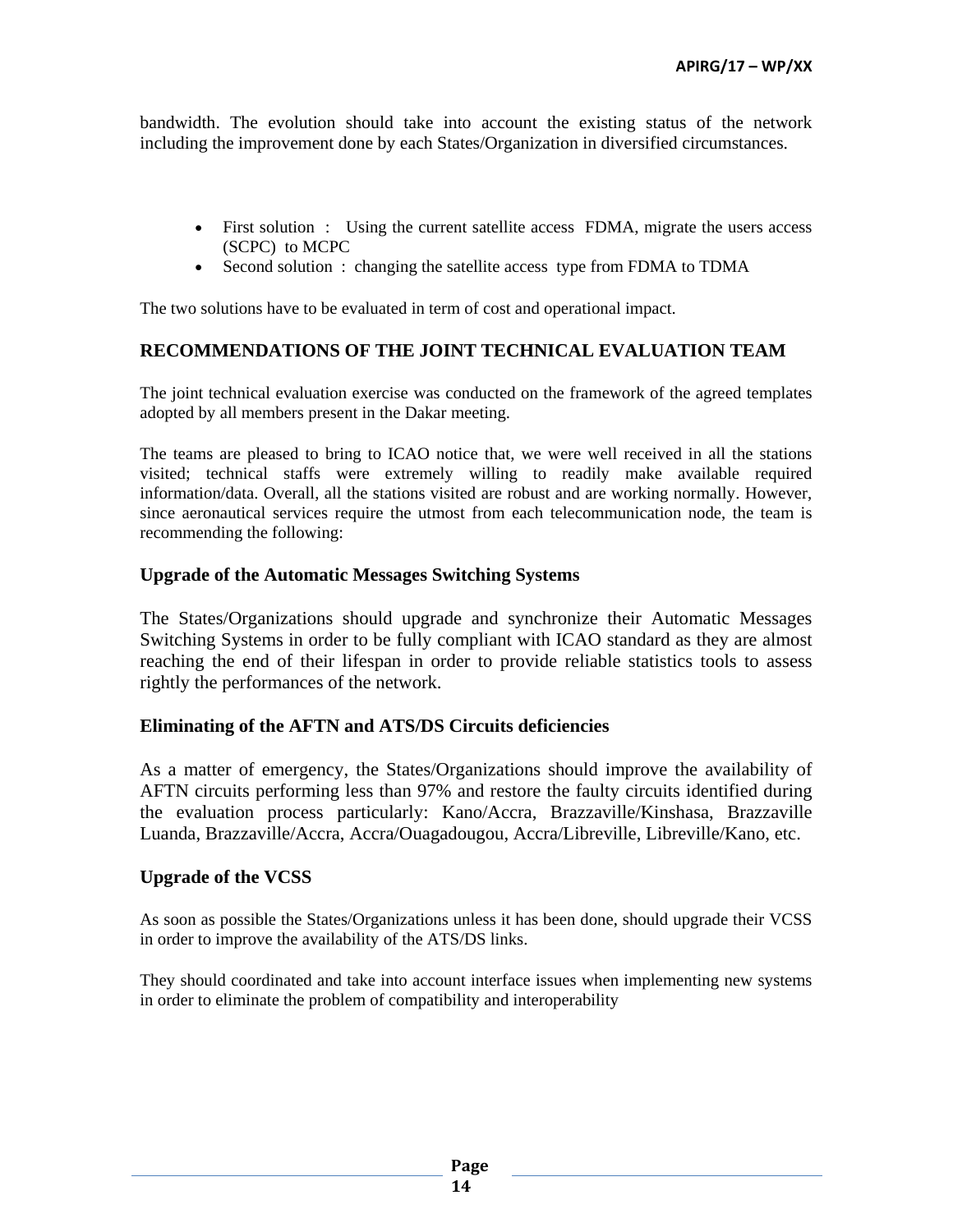# **Maintenance of remote VHF stations**

The States/Organization should improve the maintenance procedure of remote VHF to reduce the unavailability of remote VHF stations and should expedite the implementation of new remote VHF stations to provide a good coverage of the airspace

# **Maintenance and Operational procedures between adjacent centers**

Standard Operational and maintenance Procedures should be established and applied between adjacent centers in order to minimize the impact of coordination on the performances of the network; the procedure manuals should be made readily available between the adjacent centers.

# **Redundancy and migration of the multiplexers**

In order to improve the reliability of all the satellite links, the States/Organizations should plan the migration of current multiplexers as they are reaching the end of their lifespan and some manufacturers have ran out of business; so they should agree to choose robust multiplexers which allow dynamic routing for the management of the service channels and adopt multiplexers redundancy in their project

# **Redundancy of the modems**

In order to enhance the reliability of the links, States/Organizations should ensure the redundancy N+1 of satellite modems, and should coordinate for the technology choices in order to avoid incompatibility/interoperability problem before implementing new satellite links; Administrations/Organization should promote the usage of satellite modems in L band (wide spectrum) during the implementation of new satellite links.

# **Spare parts availability**

Spare parts should be made readily available at all stations and the means used to transport spares from one node to the other should be greatly improved in order to shorten down time of aeronautical services.

# **Test Equipments**

Administrations/Organization should make the necessary arrangements in order to calibrate all the test equipments.

# **Planning of the SSPA /ACU/MU replacement**

Administrations/Organization should plan the progressive replacement of SSPA, ACU and MU as they are reaching the end of their lifespan.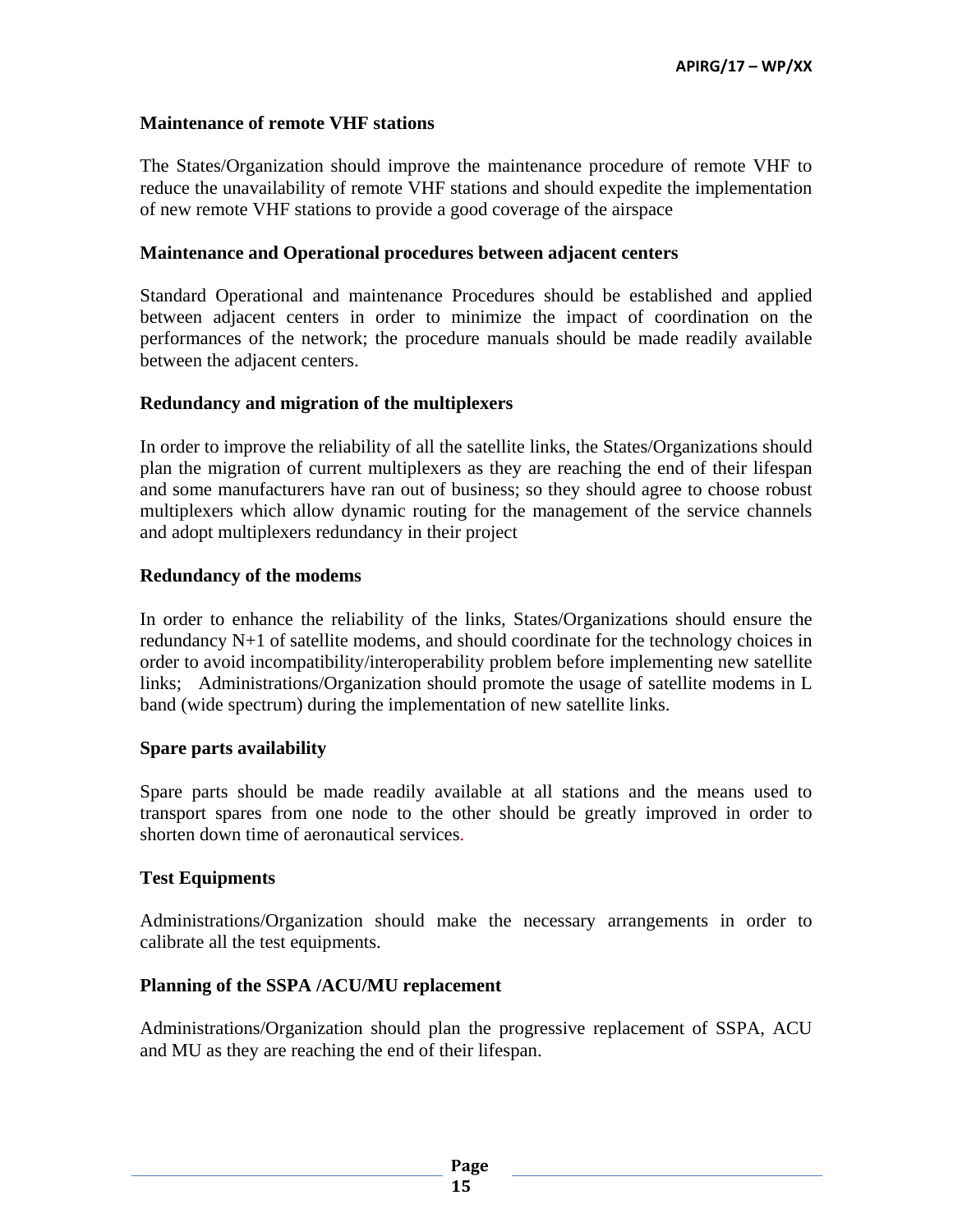# **Up/Down Converter**

Administrations/Organization should provide their earth stations with the active combiner/ amplifiers and splitters equipped with many inputs (12 or 24 inputs) in order to optimize the satellite modems operation.

# **Supervision**

Administrations/Organization should equip their earth stations with global supervision system of each functional component of the earth station for the purpose of remote control maintenance operations.

# **Human factors**

States/Organizations should endeavour to provide adequate training for all technical and operational staff in satellite communications including AFTN, ATS/DS and remote VHF.

Moreover, states/organizations should harmonize training programs for all technical and operational staff.

# **Application of safety case in the implementation of new ATM changes**

With new ATM changes (installation of new equipments) states/organizations should ensure the maintenance of the air traffic services provision and to demonstrate through a safety assessment, that the safety of any significant change to the ATM systems will meet acceptable levels as required in ICAO Annex 11 in order to guarantee at least the same level of service before ATM changes.

# **Implementation of the future AFISNET Central Flow Management Unit (CFMU)**

By taking into account:

- the current communications services in accordance with air navigation plan for the AFI region ( AFTN, OPMET, AAC) supported by the AFISNET;
- the future services which will be progressively supported by the current network (AFISNET) (AMHS, GNSS and augmentation data transmission, Computer-to-computer data exchanges (ICC) between ATS Flight Data Processing Systems (FDPS), Air/ground data link applications (ADS/CPDLC, ADS-B, DFIS, VDL…);
- loss of operational messages between AMSS of adjacent operational centres;
- the erroneous operational statistics provided by the AMSS of the operational centres due to software conception default which do not respect ICAO practices and standard;
- great delays of putting back in service the AFTN links due to technical aspects of coordination between ANSP;